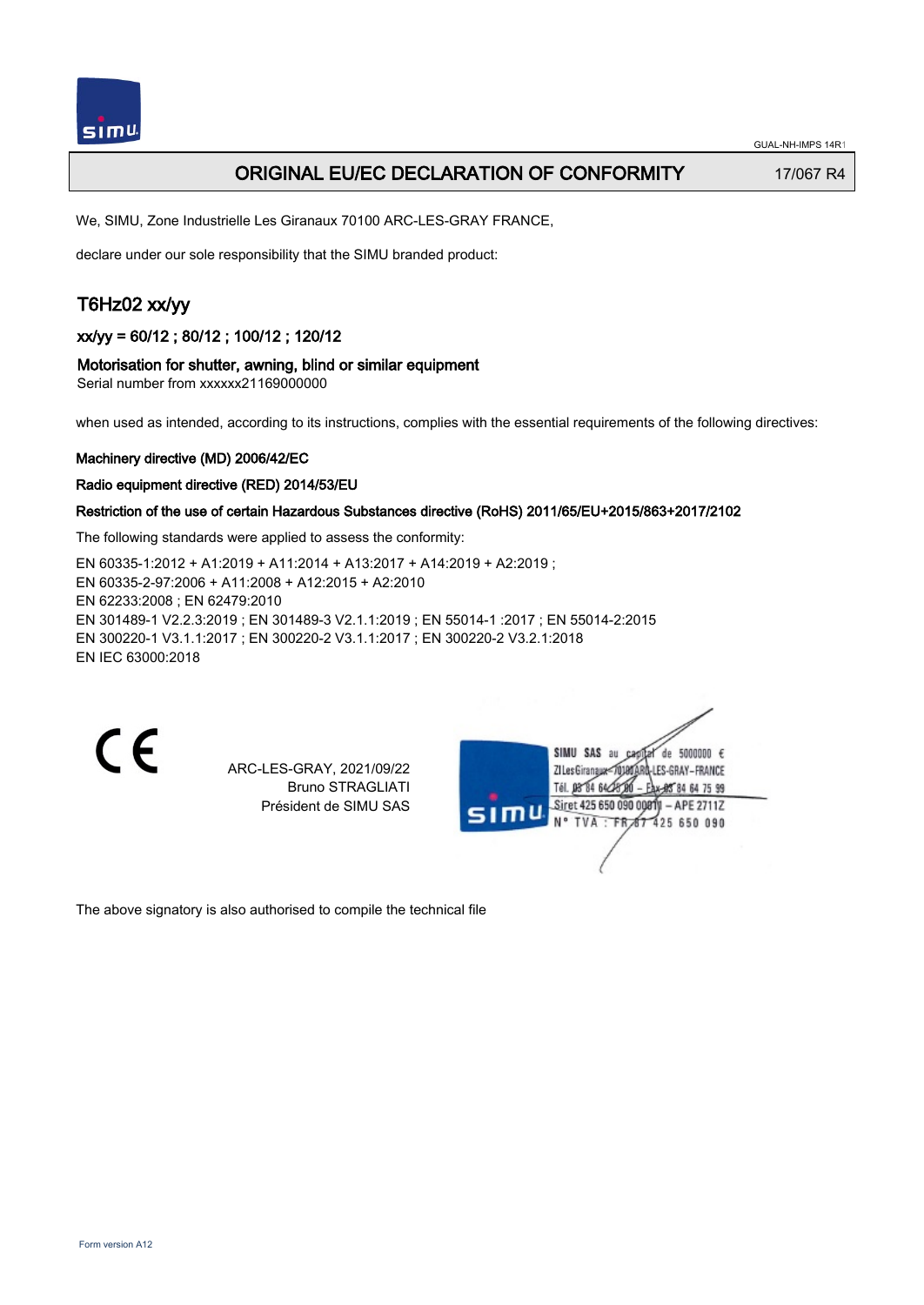

# ORIGINAL EU/EC DECLARATION OF CONFORMITY DECLARATION EU/CE DE CONFORMITE ORIGINALE

17/067 R4

We, SIMU, Zone Industrielle Les Giranaux 70100 ARC-LES-GRAY FRANCE, Nous,

declare under our sole responsibility that the SIMU branded product: declarons sous notre seule responsabilité que le produit de marque SIMU

# T6Hz02 xx/yy

# xx/yy = 60/12 ; 80/12 ; 100/12 ; 120/12

### Motorisation for shutter, awning, blind or similar equipment

Motorisation de volet, store, rideau ou équipement similaire

Serial number from xxxxxx21169000000 Numéro de série à partir de

when used as intended, according to its instructions, complies with the essential requirements of the following directives: utilisé, selon l'usage prévu, comme décrit dans son manuel d'utilisation, est conforme aux exigences essentielles des directives suivantes

#### Machinery directive (MD) 2006/42/EC

Directive Machine 2006/42/EC

### Radio equipment directive (RED) 2014/53/EU

Directive sur les équipements radio 2014/53/EU

## Restriction of the use of certain Hazardous Substances directive (RoHS) 2011/65/EU+2015/863+2017/2102

Directive RoHS 2011/65/EU+2015/863+2017/2102

The following standards were applied to assess the conformity: Les normes de référence suivantes ont été appliquées pour évaluer la conformité

EN 60335‑1:2012 + A1:2019 + A11:2014 + A13:2017 + A14:2019 + A2:2019 ; EN 60335‑2‑97:2006 + A11:2008 + A12:2015 + A2:2010 EN 62233:2008 ; EN 62479:2010 EN 301489‑1 V2.2.3:2019 ; EN 301489‑3 V2.1.1:2019 ; EN 55014‑1 :2017 ; EN 55014‑2:2015 EN 300220‑1 V3.1.1:2017 ; EN 300220‑2 V3.1.1:2017 ; EN 300220‑2 V3.2.1:2018 EN IEC 63000:2018

 $\epsilon$ 

ARC-LES-GRAY, 2021/09/22 Bruno STRAGLIATI Président de SIMU SAS



The above signatory is also authorised to compile the technical file

La personne signataire ci-dessus est aussi celle autorisée à constituer le dossier technique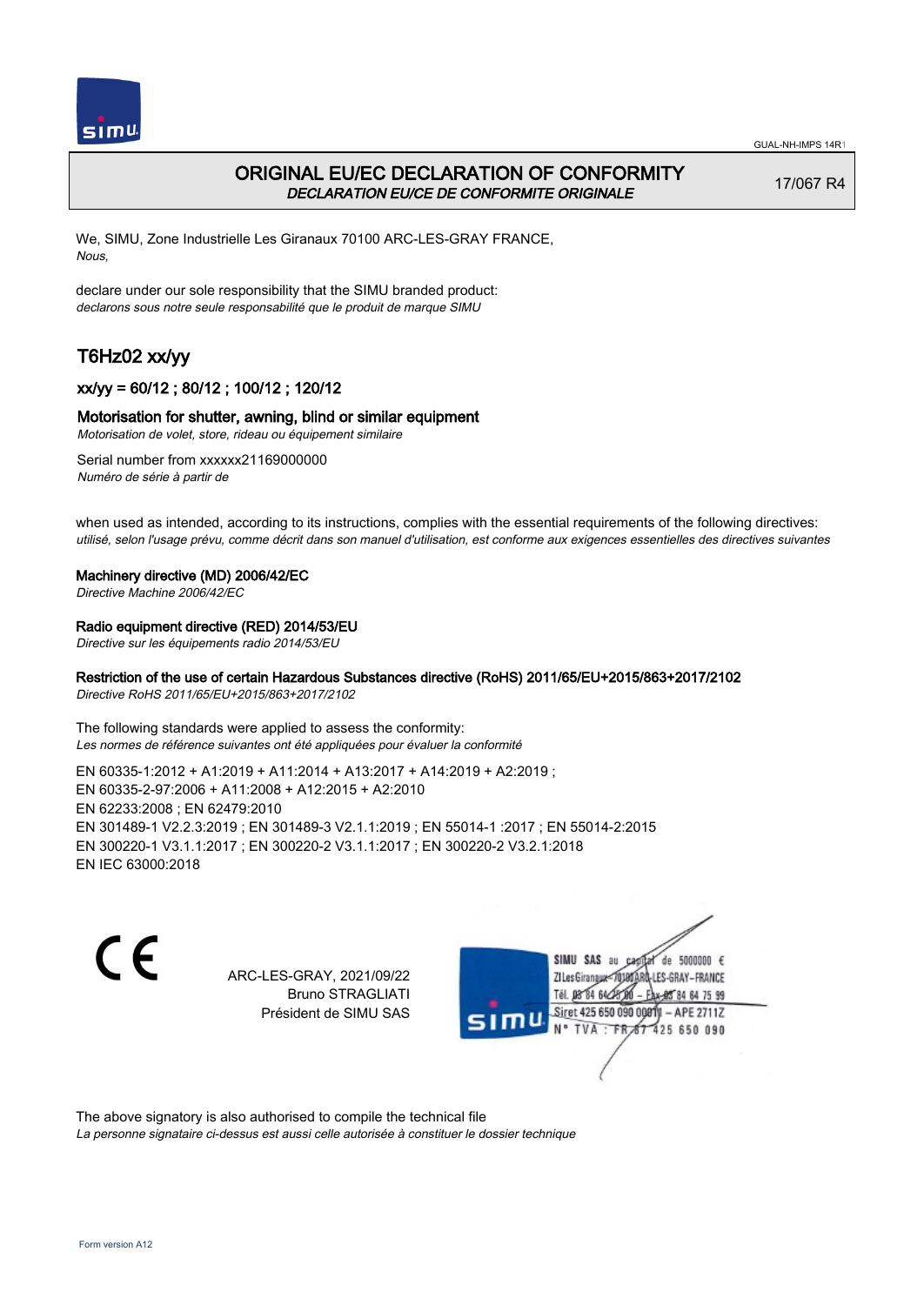

# ORIGINAL EU/EC DECLARATION OF CONFORMITY ORIGINAL EU/EG-KONFORMITÄTSERKLÄRUNG

17/067 R4

We, SIMU, Zone Industrielle Les Giranaux 70100 ARC-LES-GRAY FRANCE, Wir,

declare under our sole responsibility that the SIMU branded product: erklären unter unserer alleinigen Verantwortung, dass das mit der Marke SIMU versehene Produkt

# T6Hz02 xx/yy

# xx/yy = 60/12 ; 80/12 ; 100/12 ; 120/12

### Motorisation for shutter, awning, blind or similar equipment

Motorisierung für Abschlüsse or ähnliche Ausrüstung

Serial number from xxxxxx21169000000 Seriennummer ab

when used as intended, according to its instructions, complies with the essential requirements of the following directives: den einschlägigen Bestimmungen der folgenden Richtlinien entspricht, wenn es nach den Anweisungen des Herstellers bestimmungsgemäß verwendet wird

### Machinery directive (MD) 2006/42/EC

Maschinenrichtlinie 2006/42/EC

### Radio equipment directive (RED) 2014/53/EU

Funkanlagen-Richtlinie 2014/53/EU

### Restriction of the use of certain Hazardous Substances directive (RoHS) 2011/65/EU+2015/863+2017/2102

RoHS-Richtlinie 2011/65/EU+2015/863+2017/2102

The following standards were applied to assess the conformity: Die Konformität wird durch die Einhaltung folgender Normen nachgewiesen

EN 60335‑1:2012 + A1:2019 + A11:2014 + A13:2017 + A14:2019 + A2:2019 ; EN 60335‑2‑97:2006 + A11:2008 + A12:2015 + A2:2010 EN 62233:2008 ; EN 62479:2010 EN 301489‑1 V2.2.3:2019 ; EN 301489‑3 V2.1.1:2019 ; EN 55014‑1 :2017 ; EN 55014‑2:2015 EN 300220‑1 V3.1.1:2017 ; EN 300220‑2 V3.1.1:2017 ; EN 300220‑2 V3.2.1:2018 EN IEC 63000:2018

C E

ARC-LES-GRAY, 2021/09/22 Bruno STRAGLIATI Président de SIMU SAS

SIMU SAS au de 5000000  $\epsilon$ ZI Les Giranaux-70180 LES-GRAY-FRANCE Tél. 08 84 64 24 64 75 99 Siret 425 650 090 0081) - APE 2711Z 425 650 090 **TVA:FR** 

The above signatory is also authorised to compile the technical file

Die oben genannte Person ist auch bevollmächtigt, die relevanten technischen Unterlagen zusammenzustellen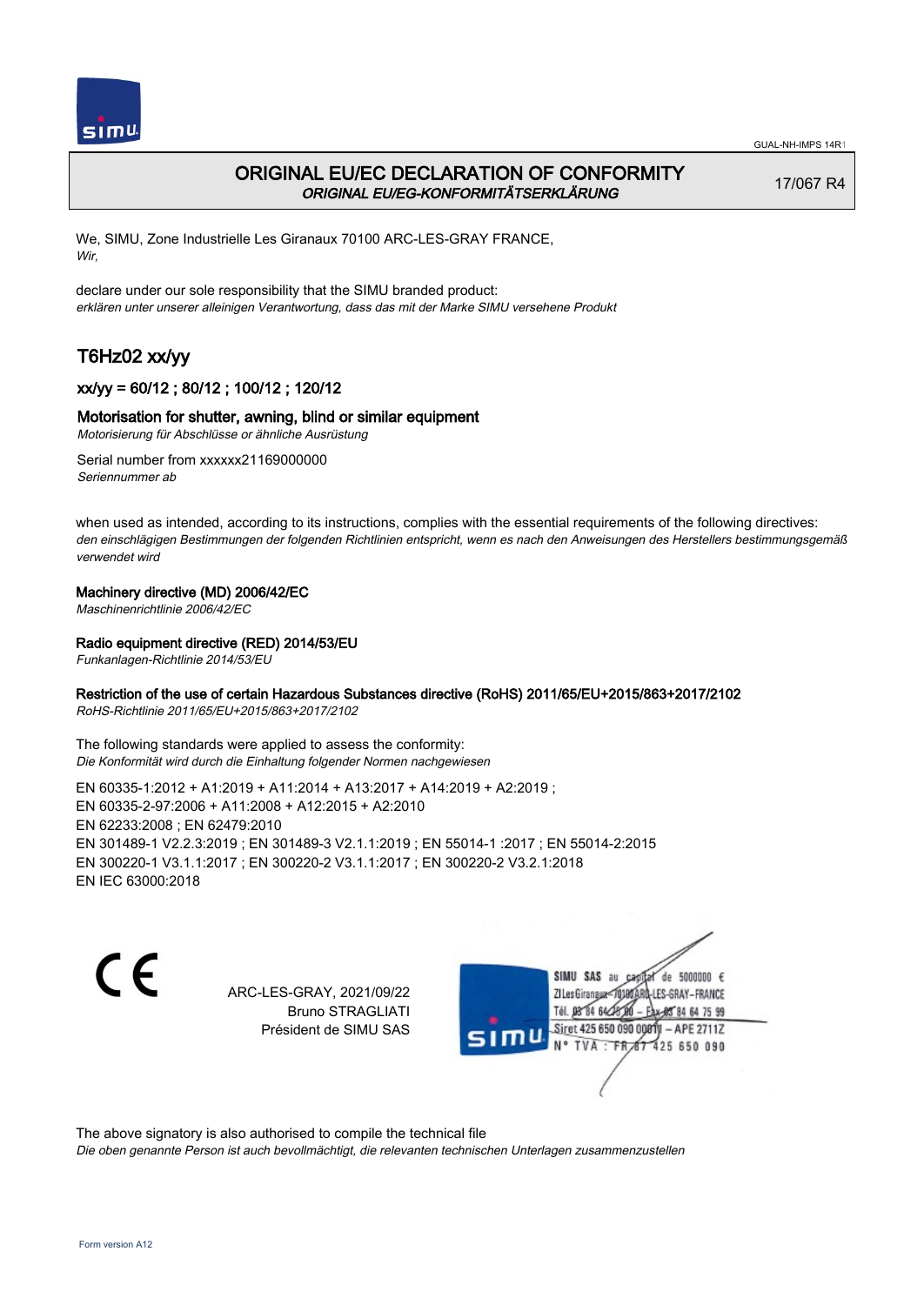



# ORIGINAL EU/EC DECLARATION OF CONFORMITY DECLARACIÓN UE/CE DE CONFORMIDAD ORIGINAL

17/067 R4

We, SIMU, Zone Industrielle Les Giranaux 70100 ARC-LES-GRAY FRANCE, Nosotros,

declare under our sole responsibility that the SIMU branded product: declaramos bajo nuestra única responsabilidad, que los productos de la marca SIMU

# T6Hz02 xx/yy

# xx/yy = 60/12 ; 80/12 ; 100/12 ; 120/12

### Motorisation for shutter, awning, blind or similar equipment

Motorización de persiana, toldo, cortina o equipos similares

Serial number from xxxxxx21169000000 número de serie a partir de

when used as intended, according to its instructions, complies with the essential requirements of the following directives: cuando se utilizan según el uso previsto, de conformidad con sus instrucciones, cumplen con los requisitos esenciales de las siguientes directivas

### Machinery directive (MD) 2006/42/EC

Directiva "Máquinas" 2006/42/EC

### Radio equipment directive (RED) 2014/53/EU

Directiva equipos radioeléctricos 2014/53/EU

### Restriction of the use of certain Hazardous Substances directive (RoHS) 2011/65/EU+2015/863+2017/2102

Directiva RoHS 2011/65/EU+2015/863+2017/2102

The following standards were applied to assess the conformity: Las siguientes normas de referencia han sido aplicadas para evaluar la conformidad

EN 60335‑1:2012 + A1:2019 + A11:2014 + A13:2017 + A14:2019 + A2:2019 ; EN 60335‑2‑97:2006 + A11:2008 + A12:2015 + A2:2010 EN 62233:2008 ; EN 62479:2010 EN 301489‑1 V2.2.3:2019 ; EN 301489‑3 V2.1.1:2019 ; EN 55014‑1 :2017 ; EN 55014‑2:2015 EN 300220‑1 V3.1.1:2017 ; EN 300220‑2 V3.1.1:2017 ; EN 300220‑2 V3.2.1:2018 EN IEC 63000:2018

C E

ARC-LES-GRAY, 2021/09/22 Bruno STRAGLIATI Président de SIMU SAS

SIMU SAS au de 5000000  $\epsilon$ ZI Les Girangux 10180 LES-GRAY-FRANCE Tél. 08 84 64 24 64 75 99 Siret 425 650 090 008TV - APE 2711Z 425 650 090 TVA: FR

The above signatory is also authorised to compile the technical file

el firmante, anteriormente mencionado tambien esta facultado para elaborar el expediente tecnico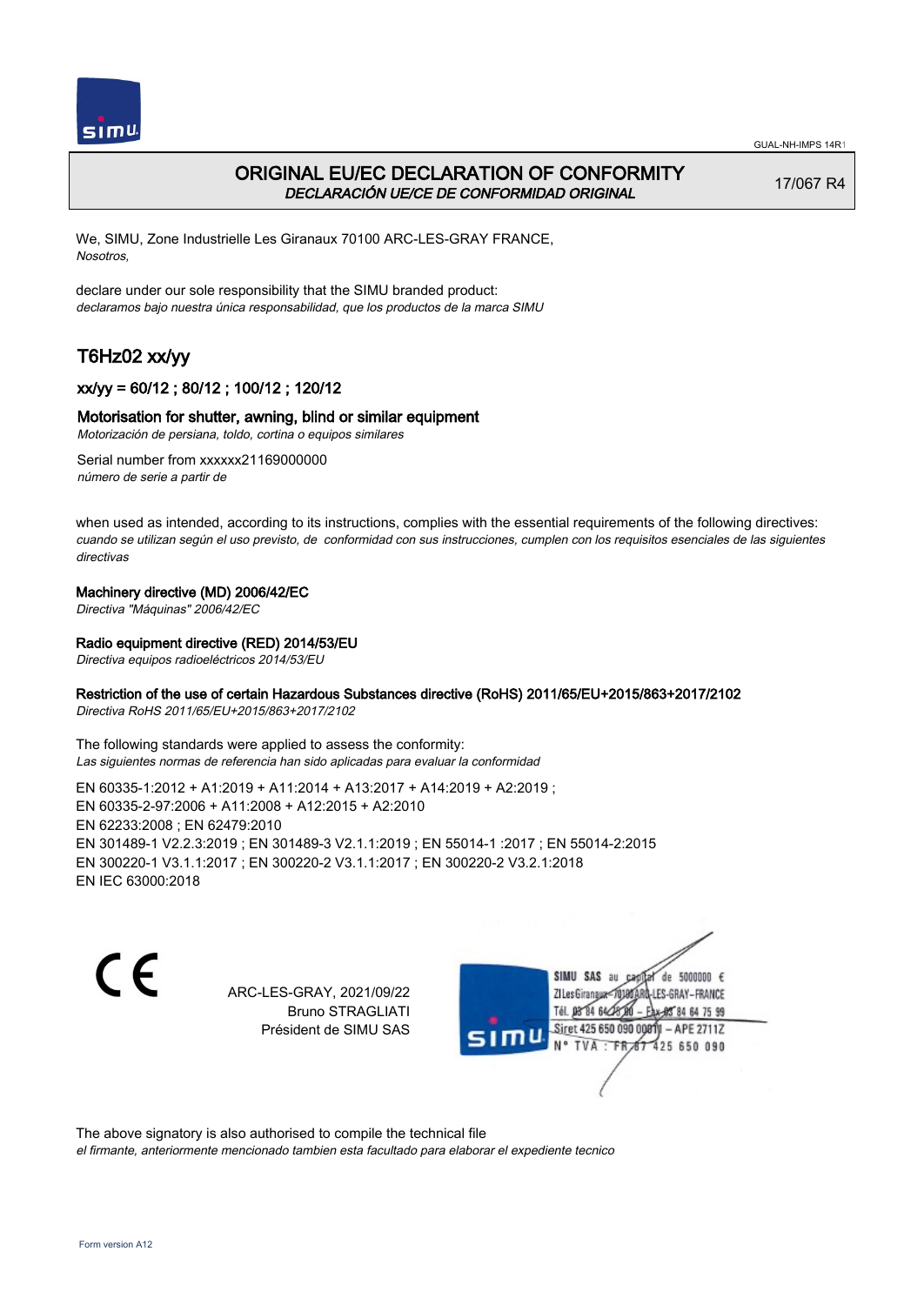

# ORIGINAL EU/EC DECLARATION OF CONFORMITY DICHIARAZIONE DI CONFORMITÀ UE/CE ORIGINALE

17/067 R4

We, SIMU, Zone Industrielle Les Giranaux 70100 ARC-LES-GRAY FRANCE, Noi,

declare under our sole responsibility that the SIMU branded product: dichiariamo sotto la nostra esclusiva responsabilità che l'appareccho di marca SIMU

# T6Hz02 xx/yy

# xx/yy = 60/12 ; 80/12 ; 100/12 ; 120/12

### Motorisation for shutter, awning, blind or similar equipment

Motorizzazione di tapparella, persiana, tenda o apparecchiatura similare

Serial number from xxxxxx21169000000 Numero di serie a partire da

when used as intended, according to its instructions, complies with the essential requirements of the following directives: se utilizzato secondo l'uso previsto, come descritto nel suo manuale d'istruzioni, è conforme ai requisiti essenziali delle seguenti Direttive

#### Machinery directive (MD) 2006/42/EC

Direttiva Macchine 2006/42/EC

### Radio equipment directive (RED) 2014/53/EU

Direttiva apparecchiature radio 2014/53/EU

## Restriction of the use of certain Hazardous Substances directive (RoHS) 2011/65/EU+2015/863+2017/2102

Direttiva RoHS 2011/65/EU+2015/863+2017/2102

The following standards were applied to assess the conformity: I seguenti standard di riferimento sono stati applicati per ottenere la conformità

EN 60335‑1:2012 + A1:2019 + A11:2014 + A13:2017 + A14:2019 + A2:2019 ; EN 60335‑2‑97:2006 + A11:2008 + A12:2015 + A2:2010 EN 62233:2008 ; EN 62479:2010 EN 301489‑1 V2.2.3:2019 ; EN 301489‑3 V2.1.1:2019 ; EN 55014‑1 :2017 ; EN 55014‑2:2015 EN 300220‑1 V3.1.1:2017 ; EN 300220‑2 V3.1.1:2017 ; EN 300220‑2 V3.2.1:2018 EN IEC 63000:2018

 $\epsilon$ 

ARC-LES-GRAY, 2021/09/22 Bruno STRAGLIATI Président de SIMU SAS



The above signatory is also authorised to compile the technical file Il firmatario è inoltre autorizzato a costituire il fascicolo tecnico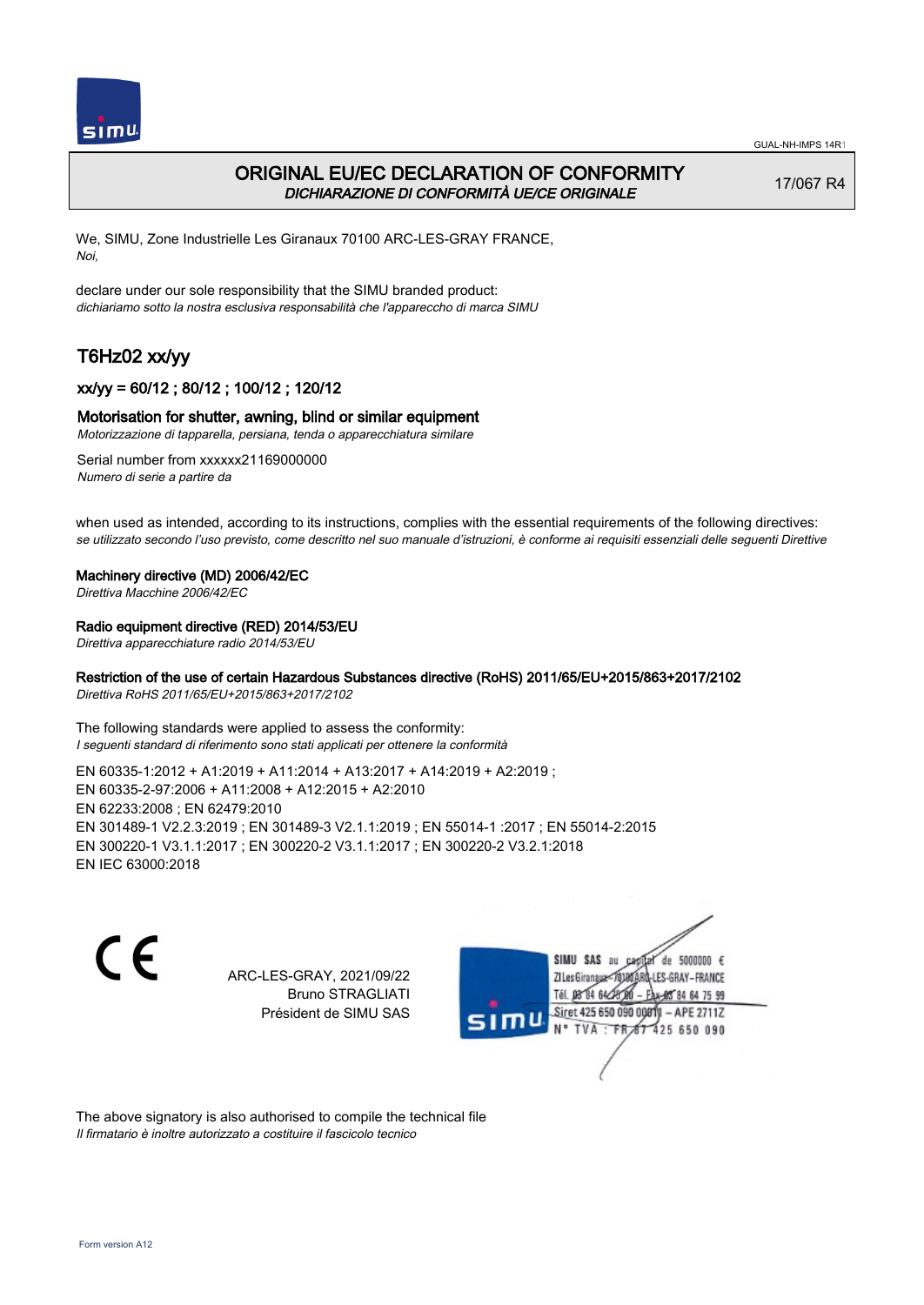

# ORIGINAL EU/EC DECLARATION OF CONFORMITY ОРИГИНАЛНА EU/EC ДЕКЛАРАЦИЯ ЗА СЪОТВЕТСТВИЕ

17/067 R4

We, SIMU, Zone Industrielle Les Giranaux 70100 ARC-LES-GRAY FRANCE, Ние,

declare under our sole responsibility that the SIMU branded product: декларираме на своя лична отговорност, че продукт с търговска марка SIMU

# T6Hz02 xx/yy

# xx/yy = 60/12 ; 80/12 ; 100/12 ; 120/12

### Motorisation for shutter, awning, blind or similar equipment

Моторизация за ролетни щори, сенници или други подобни засенчващи изделия

Serial number from xxxxxx21169000000 сериен номер от

when used as intended, according to its instructions, complies with the essential requirements of the following directives: когато се използва съобразно предназначението си и в съответствие с инструкциите е в съответствие с основните изисквания на следните директиви

### Machinery directive (MD) 2006/42/EC

Машинна директива 2006/42/EC

### Radio equipment directive (RED) 2014/53/EU

Директива за радио оборудване 2014/53/EU

### Restriction of the use of certain Hazardous Substances directive (RoHS) 2011/65/EU+2015/863+2017/2102

RoHS Директива относно ограничението на употребата на определени опасни вещества в електрическото и електронното оборудване 2011/65/EU+2015/863+2017/2102

The following standards were applied to assess the conformity: Следните референтни стандарти са приложени за оценяване на съответствието

EN 60335‑1:2012 + A1:2019 + A11:2014 + A13:2017 + A14:2019 + A2:2019 ; EN 60335‑2‑97:2006 + A11:2008 + A12:2015 + A2:2010 EN 62233:2008 ; EN 62479:2010 EN 301489‑1 V2.2.3:2019 ; EN 301489‑3 V2.1.1:2019 ; EN 55014‑1 :2017 ; EN 55014‑2:2015 EN 300220‑1 V3.1.1:2017 ; EN 300220‑2 V3.1.1:2017 ; EN 300220‑2 V3.2.1:2018 EN IEC 63000:2018

C E

ARC-LES-GRAY, 2021/09/22 Bruno STRAGLIATI Président de SIMU SAS



The above signatory is also authorised to compile the technical file Гоеподписващия също е упълномощен да съставя техническо досие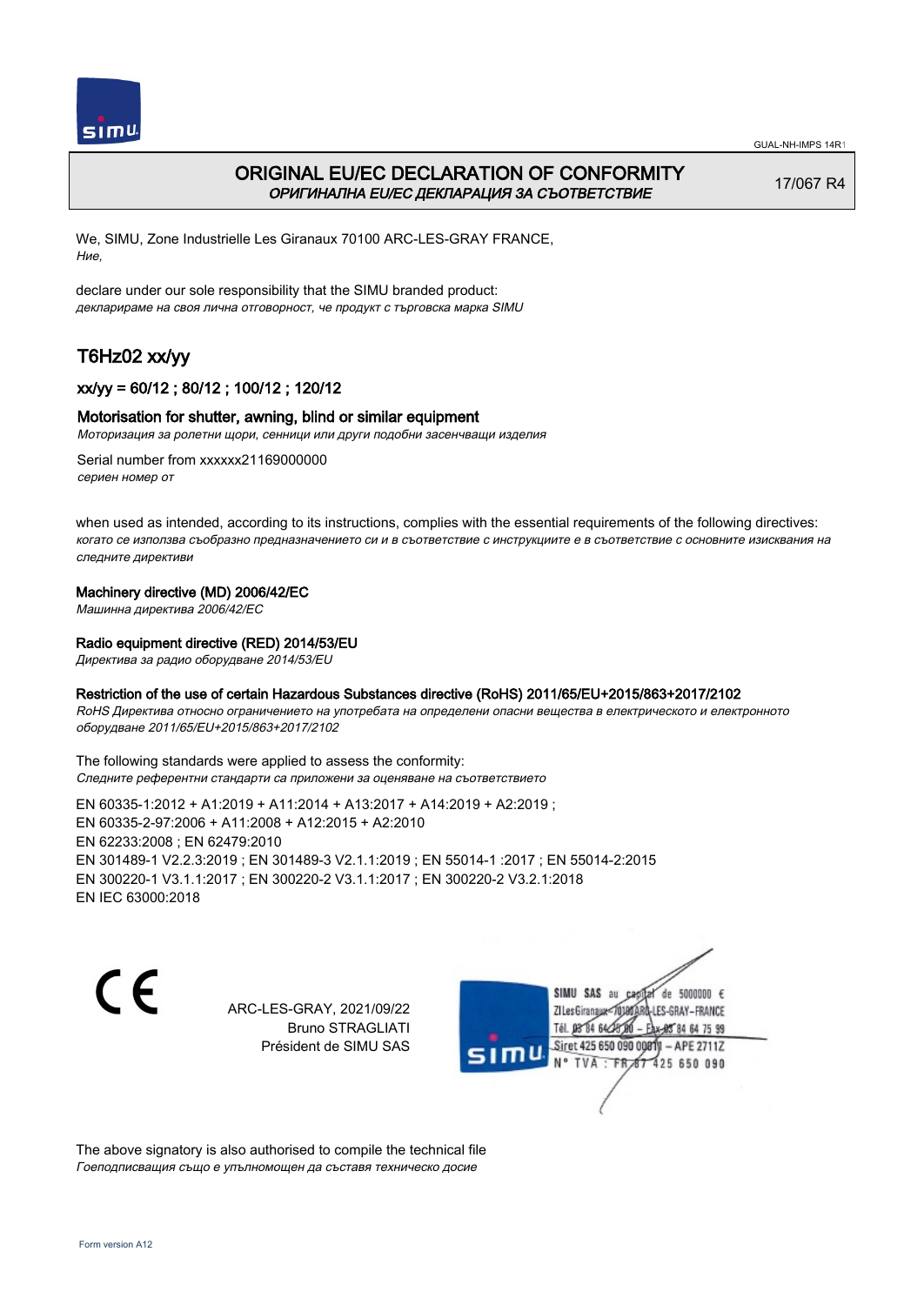

# ORIGINAL EU/EC DECLARATION OF CONFORMITY ORIGINÁLNÍ EU/ES PROHLÁŠENÍ O SHODĚ

17/067 R4

We, SIMU, Zone Industrielle Les Giranaux 70100 ARC-LES-GRAY FRANCE, My,

declare under our sole responsibility that the SIMU branded product: prohlašujeme na svou výlučnou odpovědnost, že výrobek značky SIMU

# T6Hz02 xx/yy

# xx/yy = 60/12 ; 80/12 ; 100/12 ; 120/12

### Motorisation for shutter, awning, blind or similar equipment

Pohon pro rolety, markýzy, clony nebo podobná zařízení

Serial number from xxxxxx21169000000 Sériové číslo od

when used as intended, according to its instructions, complies with the essential requirements of the following directives: pokud je používán v souladu s účelem použití a s návodem, splňuje základní požadavky těchto směrnic

#### Machinery directive (MD) 2006/42/EC

Směrnice o strojních zařízeních 2006/42/EC

#### Radio equipment directive (RED) 2014/53/EU

Směrnice o dodávání rádiových zařízení na trh 2014/53/EU

#### Restriction of the use of certain Hazardous Substances directive (RoHS) 2011/65/EU+2015/863+2017/2102

Směrnice o omezení používání některých nebezpečných látek v elektrických a elektronických zařízeních 2011/65/EU+2015/863+2017/2102

The following standards were applied to assess the conformity: Pro posouzení shody byly použity následující normy

EN 60335‑1:2012 + A1:2019 + A11:2014 + A13:2017 + A14:2019 + A2:2019 ; EN 60335‑2‑97:2006 + A11:2008 + A12:2015 + A2:2010 EN 62233:2008 ; EN 62479:2010 EN 301489‑1 V2.2.3:2019 ; EN 301489‑3 V2.1.1:2019 ; EN 55014‑1 :2017 ; EN 55014‑2:2015 EN 300220‑1 V3.1.1:2017 ; EN 300220‑2 V3.1.1:2017 ; EN 300220‑2 V3.2.1:2018 EN IEC 63000:2018

 $\epsilon$ 

ARC-LES-GRAY, 2021/09/22 Bruno STRAGLIATI Président de SIMU SAS



The above signatory is also authorised to compile the technical file Výše uvedená osoba je také osoba pověřená sestavením technické dokumentace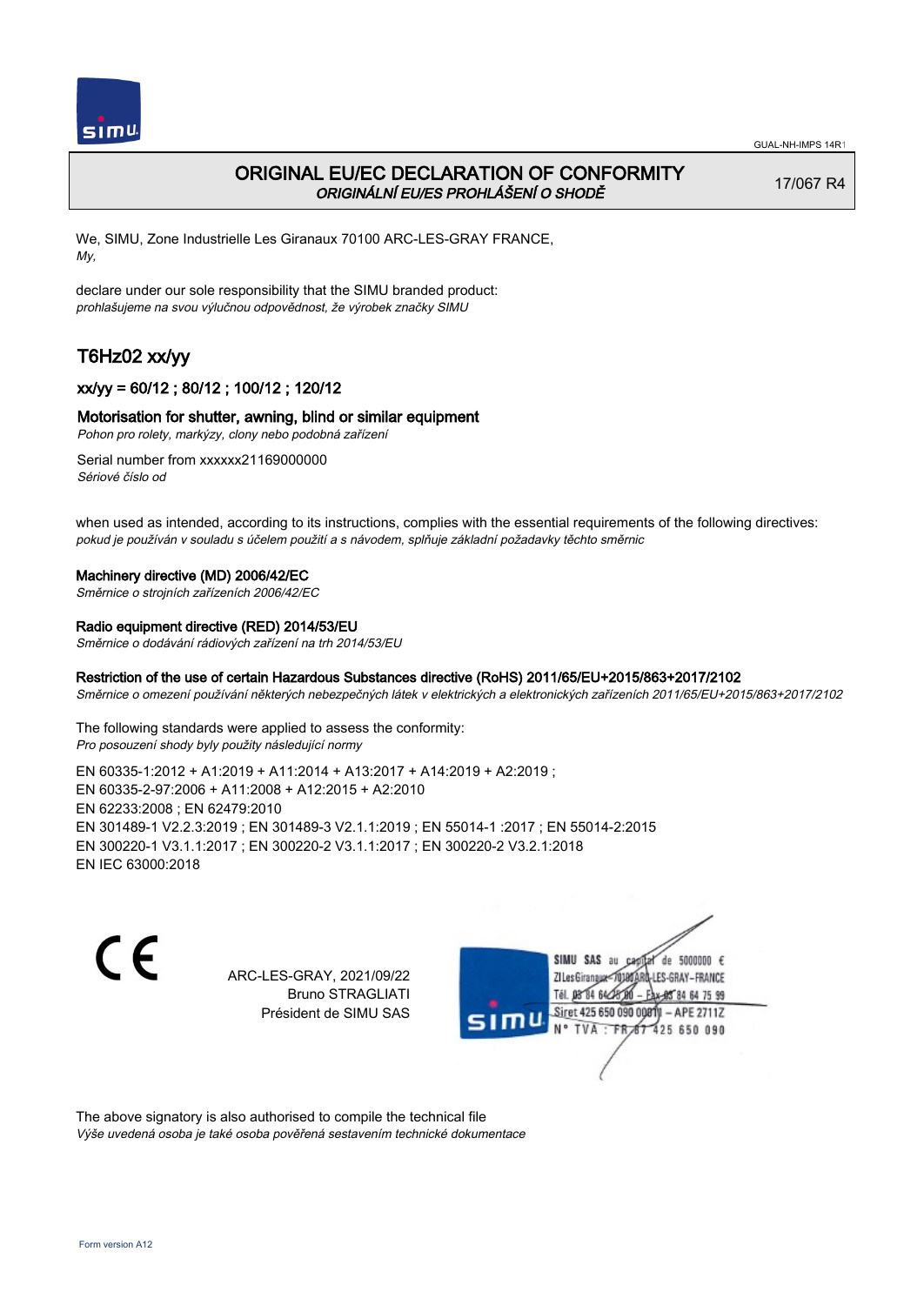

# ORIGINAL EU/EC DECLARATION OF CONFORMITY ORIGINAL EU/EF-OVERENSSTEMMELSESERKLÆRING

17/067 R4

We, SIMU, Zone Industrielle Les Giranaux 70100 ARC-LES-GRAY FRANCE, Vi,

declare under our sole responsibility that the SIMU branded product: erklærer som eneansvarlige, at SIMU mærkede produkter

# T6Hz02 xx/yy

# xx/yy = 60/12 ; 80/12 ; 100/12 ; 120/12

### Motorisation for shutter, awning, blind or similar equipment

Motorisering af gitre, markiser, persienner eller lign. udstyr

Serial number from xxxxxx21169000000 serienummer fra

when used as intended, according to its instructions, complies with the essential requirements of the following directives: når det anvendes efter hensigten, efter dennes instrukser, overholder kravene i følgende direktiver

#### Machinery directive (MD) 2006/42/EC

Maskindirektivet 2006/42/EC

### Radio equipment directive (RED) 2014/53/EU

Radioudstyrsdirektivet 2014/53/EU

### Restriction of the use of certain Hazardous Substances directive (RoHS) 2011/65/EU+2015/863+2017/2102

RoHS direktiv 2011/65/EU+2015/863+2017/2102

The following standards were applied to assess the conformity: Referencestandarderne der følger blev anvendt til at vurdere overholdelsen

EN 60335‑1:2012 + A1:2019 + A11:2014 + A13:2017 + A14:2019 + A2:2019 ; EN 60335‑2‑97:2006 + A11:2008 + A12:2015 + A2:2010 EN 62233:2008 ; EN 62479:2010 EN 301489‑1 V2.2.3:2019 ; EN 301489‑3 V2.1.1:2019 ; EN 55014‑1 :2017 ; EN 55014‑2:2015 EN 300220‑1 V3.1.1:2017 ; EN 300220‑2 V3.1.1:2017 ; EN 300220‑2 V3.2.1:2018 EN IEC 63000:2018

 $\epsilon$ 

ARC-LES-GRAY, 2021/09/22 Bruno STRAGLIATI Président de SIMU SAS



The above signatory is also authorised to compile the technical file Personen nævnt ovenfor er også godkendt til at udarbejde det tekniske dossier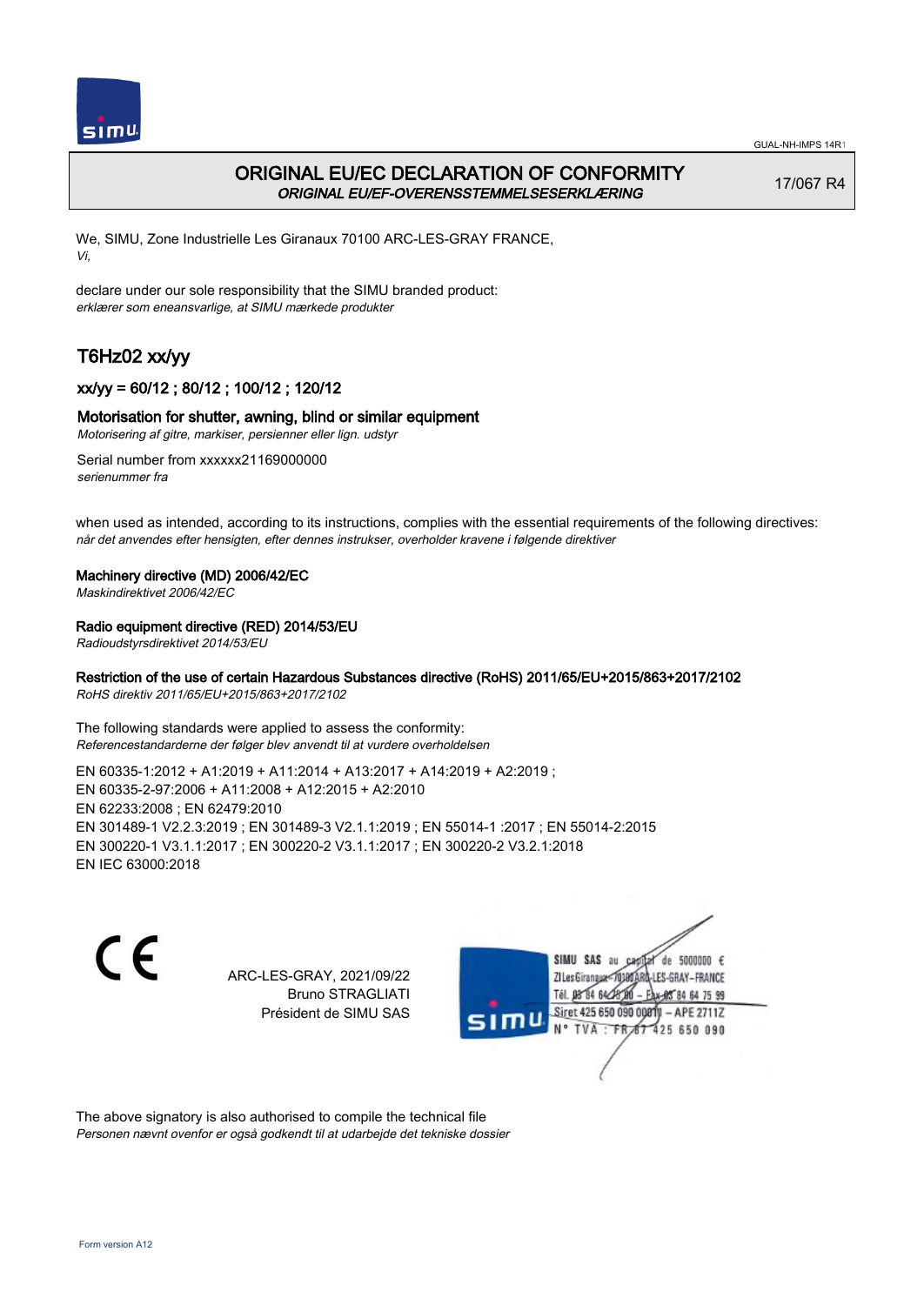

# ORIGINAL EU/EC DECLARATION OF CONFORMITY EL/EK VASTAVUSDEKLARATSIOON

17/067 R4

We, SIMU, Zone Industrielle Les Giranaux 70100 ARC-LES-GRAY FRANCE, Meie,

declare under our sole responsibility that the SIMU branded product: kinnitame kogu vastutusega, et SIMU kaubamärgiga tooted

# T6Hz02 xx/yy

## xx/yy = 60/12 ; 80/12 ; 100/12 ; 120/12

### Motorisation for shutter, awning, blind or similar equipment

Aknaluukide, varikatuste, aknakardinate või sarnaste seadmete motoriseerimine

Serial number from xxxxxx21169000000 Seerianumber alates

when used as intended, according to its instructions, complies with the essential requirements of the following directives: kui kasutatakse eesmärgipäraselt ja juhiste kohaselt, vastavad käesoleva direktiivi põhinõuetele

#### Machinery directive (MD) 2006/42/EC

Masinate direktiiv 2006/42/EC

# Radio equipment directive (RED) 2014/53/EU

Direktiiv raadioseadmete turul kättesaadavuse kohta 2014/53/EU

### Restriction of the use of certain Hazardous Substances directive (RoHS) 2011/65/EU+2015/863+2017/2102

RoHs direktiiv ohtlike ainete kasutamise piirangute kohta elektri- ja elektroonikaseadmetes 2011/65/EU+2015/863+2017/2102

The following standards were applied to assess the conformity: Vastavusdeklaratsiooni hindamiseks kasutatakse järgmisi standardeid

EN 60335‑1:2012 + A1:2019 + A11:2014 + A13:2017 + A14:2019 + A2:2019 ; EN 60335‑2‑97:2006 + A11:2008 + A12:2015 + A2:2010 EN 62233:2008 ; EN 62479:2010 EN 301489‑1 V2.2.3:2019 ; EN 301489‑3 V2.1.1:2019 ; EN 55014‑1 :2017 ; EN 55014‑2:2015 EN 300220‑1 V3.1.1:2017 ; EN 300220‑2 V3.1.1:2017 ; EN 300220‑2 V3.2.1:2018 EN IEC 63000:2018

 $\epsilon$ 

ARC-LES-GRAY, 2021/09/22 Bruno STRAGLIATI Président de SIMU SAS



The above signatory is also authorised to compile the technical file Eelpool nimetatud isik on volitatud koostama tehnilist dokumentatsiooni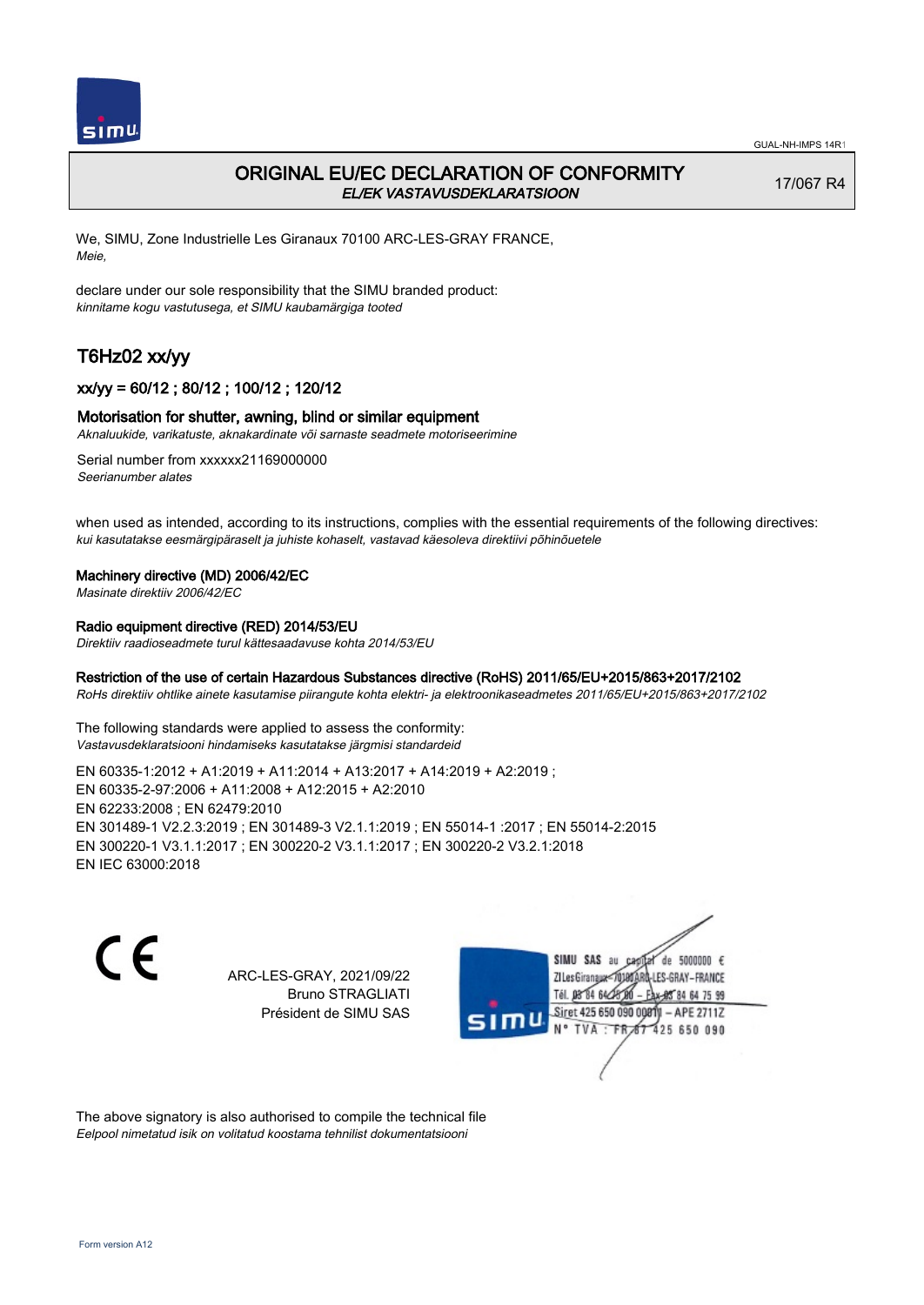

# ORIGINAL EU/EC DECLARATION OF CONFORMITY ALKUPERÄISET EU/EY-VAATIMUSTENMUKAISUUSVAKUUTUS

17/067 R4

We, SIMU, Zone Industrielle Les Giranaux 70100 ARC-LES-GRAY FRANCE, Me,

declare under our sole responsibility that the SIMU branded product: vakuutamme omalla vastuullamme, että SIMU merkkituote

# T6Hz02 xx/yy

# xx/yy = 60/12 ; 80/12 ; 100/12 ; 120/12

### Motorisation for shutter, awning, blind or similar equipment

Sälerullainten, markiisien, kaihtimien tai vastaavien motorisointi

Serial number from xxxxxx21169000000 sarjanumerot

when used as intended, according to its instructions, complies with the essential requirements of the following directives: kun käytettynä oikein ja sen ohjeiden mukaan, noudattaa seuraavien direktiivien olennaisia vaatimuksia

### Machinery directive (MD) 2006/42/EC

Konedirektiivin 2006/42/EC

### Radio equipment directive (RED) 2014/53/EU

Radiolaitteiden direktiivin 2014/53/EU

## Restriction of the use of certain Hazardous Substances directive (RoHS) 2011/65/EU+2015/863+2017/2102

RoHS direktiivin 2011/65/EU+2015/863+2017/2102

The following standards were applied to assess the conformity: Seuraavia viitestandardeja sovellettiin vaatimustenmukaisuusvakuutusta arvioitaessa

EN 60335‑1:2012 + A1:2019 + A11:2014 + A13:2017 + A14:2019 + A2:2019 ; EN 60335‑2‑97:2006 + A11:2008 + A12:2015 + A2:2010 EN 62233:2008 ; EN 62479:2010 EN 301489‑1 V2.2.3:2019 ; EN 301489‑3 V2.1.1:2019 ; EN 55014‑1 :2017 ; EN 55014‑2:2015 EN 300220‑1 V3.1.1:2017 ; EN 300220‑2 V3.1.1:2017 ; EN 300220‑2 V3.2.1:2018 EN IEC 63000:2018

 $\epsilon$ 

ARC-LES-GRAY, 2021/09/22 Bruno STRAGLIATI Président de SIMU SAS



The above signatory is also authorised to compile the technical file Yllä allekirjoittaja on myös valtuutettu kokoamaan teknisten tiedostojen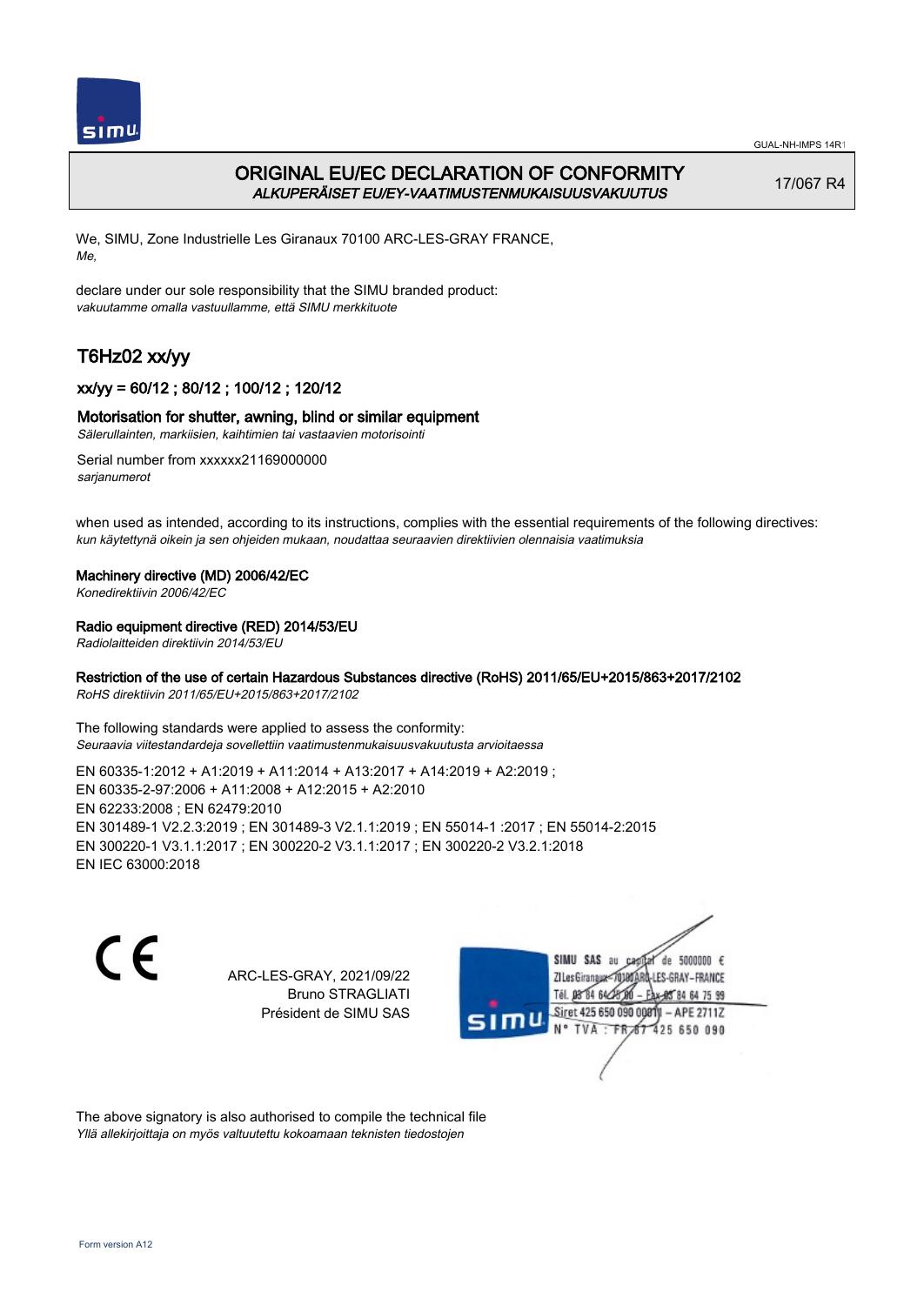

# ORIGINAL EU/EC DECLARATION OF CONFORMITY ΠΡΩΤΟΤΥΠΟ ΔΗΛΩΣΗ ΣΥΜΜΟΡΦΩΣΗΣ ΕΕ/EK

17/067 R4

We, SIMU, Zone Industrielle Les Giranaux 70100 ARC-LES-GRAY FRANCE, εμείς,

declare under our sole responsibility that the SIMU branded product: Δηλώνουμε αναλαμβάνοντας την αποκλειστική ευθύνη ότι το επώνυμο προϊόν SIMU

# T6Hz02 xx/yy

# xx/yy = 60/12 ; 80/12 ; 100/12 ; 120/12

### Motorisation for shutter, awning, blind or similar equipment

Μηχανοκίνηση για ρολα,τέντες,στόρια ή παρόμοιο εξοπλισμό

Serial number from xxxxxx21169000000 σειριακό αριθμό από

when used as intended, according to its instructions, complies with the essential requirements of the following directives: όταν χρησιμοποιείται όπως έχει προβλεφθεί, σύμφωνα με τις οδηγίες του, συμφωνεί με τις βασικές απαιτήσεις των ακόλουθων οδηγιών

#### Machinery directive (MD) 2006/42/EC

Οδηγία περι μηχανικού εξοπλισμού 2006/42/EC

#### Radio equipment directive (RED) 2014/53/EU

Οδηγία ραδιοεξοπλισμού 2014/53/EU

## Restriction of the use of certain Hazardous Substances directive (RoHS) 2011/65/EU+2015/863+2017/2102

Οδηγίας RoHS 2011/65/EU+2015/863+2017/2102

The following standards were applied to assess the conformity: Τα πρότυπα αναφοράς που ακολουθούν εφαρμόστηκαν με σκοπό την αξιολόγηση της συμμόρφωσης

EN 60335‑1:2012 + A1:2019 + A11:2014 + A13:2017 + A14:2019 + A2:2019 ; EN 60335‑2‑97:2006 + A11:2008 + A12:2015 + A2:2010 EN 62233:2008 ; EN 62479:2010 EN 301489‑1 V2.2.3:2019 ; EN 301489‑3 V2.1.1:2019 ; EN 55014‑1 :2017 ; EN 55014‑2:2015 EN 300220‑1 V3.1.1:2017 ; EN 300220‑2 V3.1.1:2017 ; EN 300220‑2 V3.2.1:2018 EN IEC 63000:2018

C F

ARC-LES-GRAY, 2021/09/22 Bruno STRAGLIATI Président de SIMU SAS



The above signatory is also authorised to compile the technical file

Το πρόσωπο που αναφέρεται παραπάνω είναι επίσης εξουσιοδοτημένο να καταρτίσει τον τεχνικό φάκελο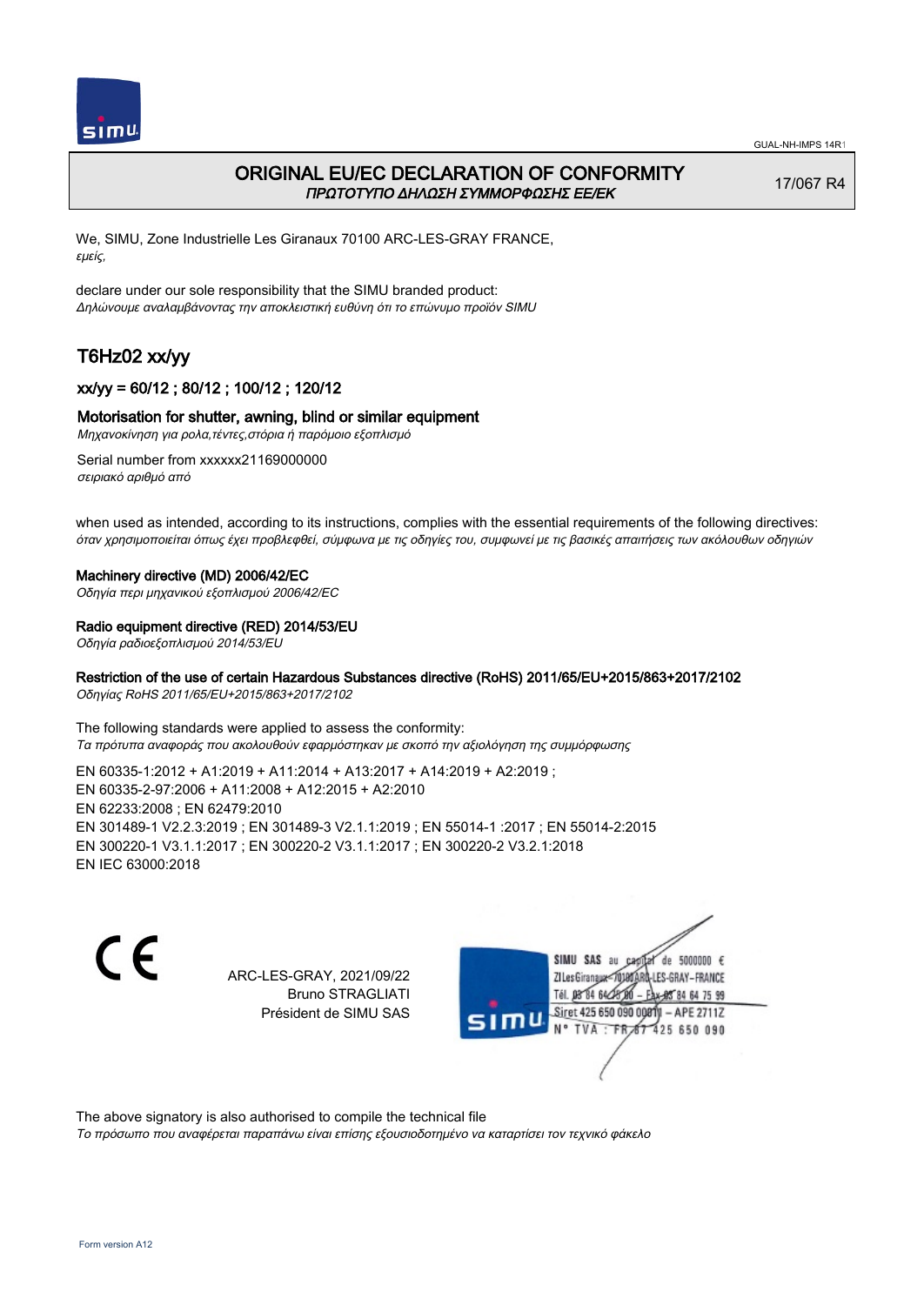

# ORIGINAL EU/EC DECLARATION OF CONFORMITY ORGINALNA EU/EC DEKLARACIJA O USKLAĐENOSTI

17/067 R4

We, SIMU, Zone Industrielle Les Giranaux 70100 ARC-LES-GRAY FRANCE, Mi,

declare under our sole responsibility that the SIMU branded product: izjavljujemo pod punom odgovornošču da je proizvod marke SIMU

# T6Hz02 xx/yy

# xx/yy = 60/12 ; 80/12 ; 100/12 ; 120/12

### Motorisation for shutter, awning, blind or similar equipment

Motorizacija za rolete,tende,sjenila ili slične opreme

Serial number from xxxxxx21169000000 Serijski broj iz

when used as intended, according to its instructions, complies with the essential requirements of the following directives: ako se upotrebljava prema namjeni, prema važećim uputama, usklađen sa prijeko potrebnim zahtijevima slijedećih direktiva

#### Machinery directive (MD) 2006/42/EC

Direktiva o strojevima 2006/42/EC

#### Radio equipment directive (RED) 2014/53/EU

Direktiva za radijsku opremu 2014/53/EU

## Restriction of the use of certain Hazardous Substances directive (RoHS) 2011/65/EU+2015/863+2017/2102

Direktiva RoHS 2011/65/EU+2015/863+2017/2102

The following standards were applied to assess the conformity: Slijedeće reference standarda se primjenjuju da se odredi usklađenost

EN 60335‑1:2012 + A1:2019 + A11:2014 + A13:2017 + A14:2019 + A2:2019 ; EN 60335‑2‑97:2006 + A11:2008 + A12:2015 + A2:2010 EN 62233:2008 ; EN 62479:2010 EN 301489‑1 V2.2.3:2019 ; EN 301489‑3 V2.1.1:2019 ; EN 55014‑1 :2017 ; EN 55014‑2:2015 EN 300220‑1 V3.1.1:2017 ; EN 300220‑2 V3.1.1:2017 ; EN 300220‑2 V3.2.1:2018 EN IEC 63000:2018

 $\epsilon$ 

ARC-LES-GRAY, 2021/09/22 Bruno STRAGLIATI Président de SIMU SAS



The above signatory is also authorised to compile the technical file Gore navedeni potpisnik također je ovlašten za sastavljanje tehničkog dokumenta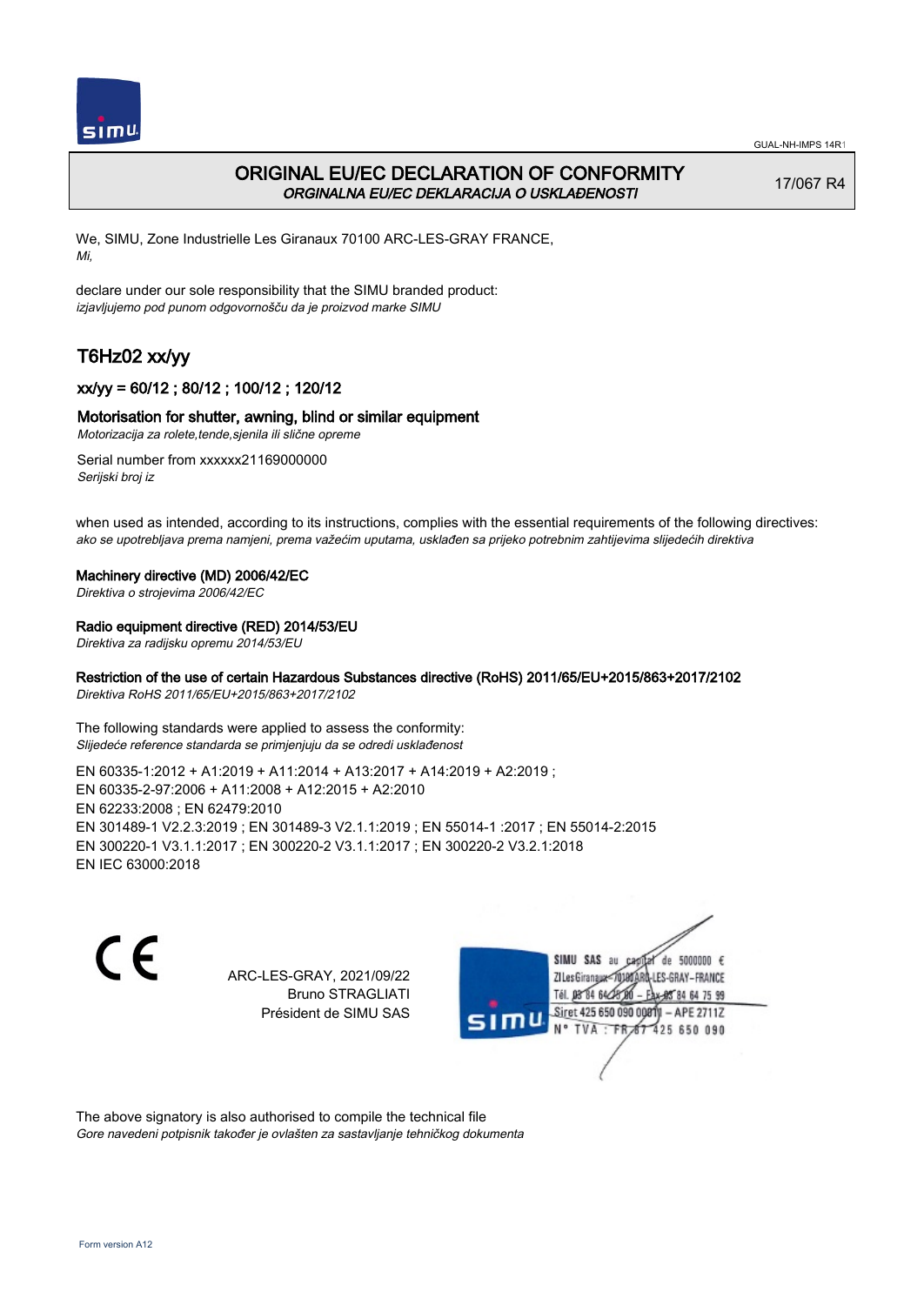

# ORIGINAL EU/EC DECLARATION OF CONFORMITY Eredeti EU/CE Megfelelőségi Nyilatkozat

17/067 R4

We, SIMU, Zone Industrielle Les Giranaux 70100 ARC-LES-GRAY FRANCE, Alulírott,

declare under our sole responsibility that the SIMU branded product: felelősségünk teljes tudatában kijelentjük, hogy a szóban forgó SIMU termék

# T6Hz02 xx/yy

# xx/yy = 60/12 ; 80/12 ; 100/12 ; 120/12

### Motorisation for shutter, awning, blind or similar equipment

Redőny, napellenző vagy hasonlószerkezetek motorizálása

Serial number from xxxxxx21169000000 Sorozatszámtól

when used as intended, according to its instructions, complies with the essential requirements of the following directives: megfelel, az alábbi irányelvekben megfogalmazott alapvető követelményeknek

### Machinery directive (MD) 2006/42/EC

Gépekre vonatkozó irányelv 2006/42/EC

#### Radio equipment directive (RED) 2014/53/EU

A rádióberendezésekről szóló irányelv 2014/53/EU

### Restriction of the use of certain Hazardous Substances directive (RoHS) 2011/65/EU+2015/863+2017/2102

RoHS irányelv 2011/65/EU+2015/863+2017/2102

The following standards were applied to assess the conformity: A megfelelőség biztosításának érdekében az alábbi szabványok kerültek alkalmazásra

EN 60335‑1:2012 + A1:2019 + A11:2014 + A13:2017 + A14:2019 + A2:2019 ; EN 60335‑2‑97:2006 + A11:2008 + A12:2015 + A2:2010 EN 62233:2008 ; EN 62479:2010 EN 301489‑1 V2.2.3:2019 ; EN 301489‑3 V2.1.1:2019 ; EN 55014‑1 :2017 ; EN 55014‑2:2015 EN 300220‑1 V3.1.1:2017 ; EN 300220‑2 V3.1.1:2017 ; EN 300220‑2 V3.2.1:2018 EN IEC 63000:2018

C F

ARC-LES-GRAY, 2021/09/22 Bruno STRAGLIATI Président de SIMU SAS



The above signatory is also authorised to compile the technical file A fent említett aláíró is jogosult a műszaki dokumentáció összeállítására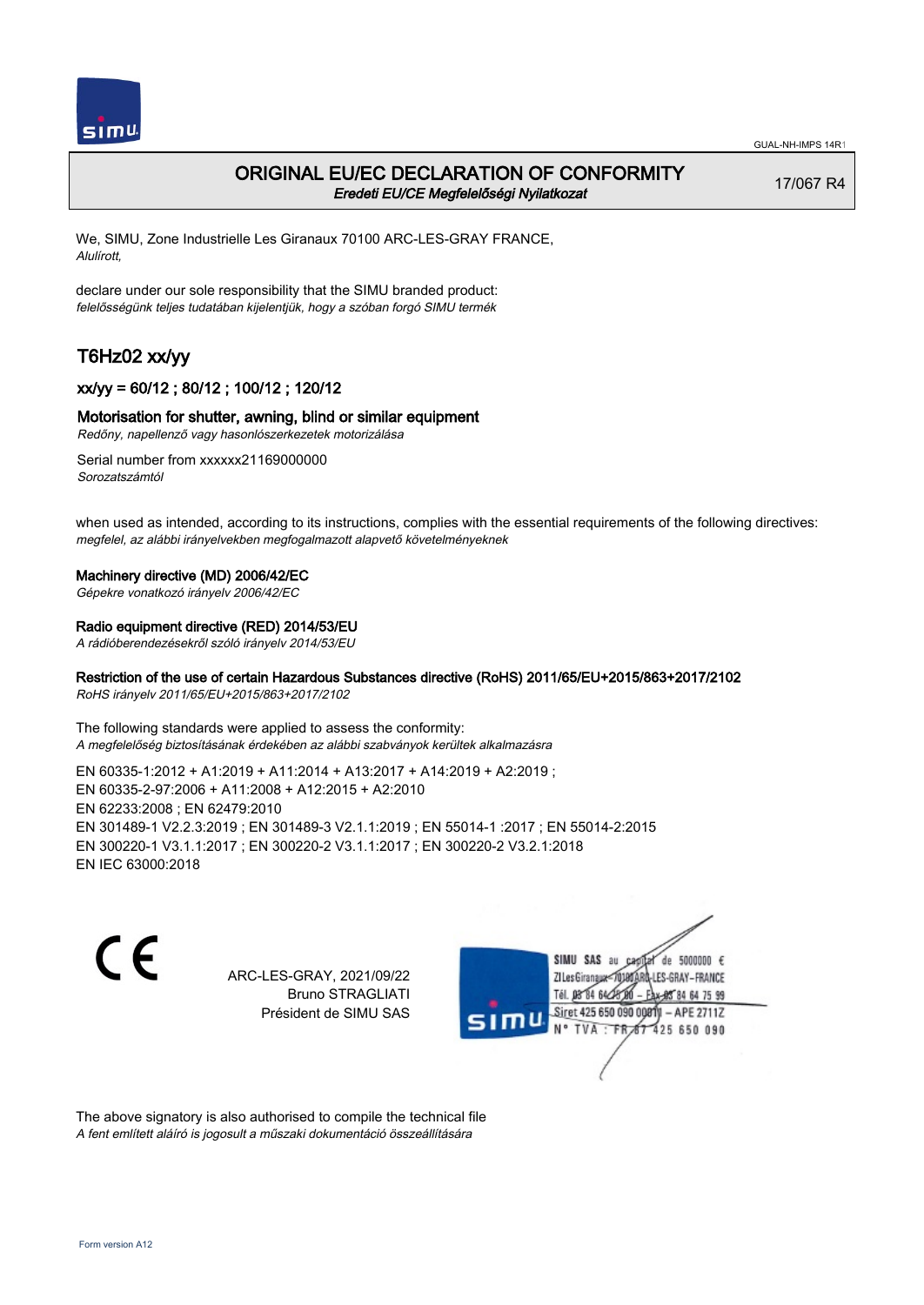

# ORIGINAL EU/EC DECLARATION OF CONFORMITY ORIGINALI ES/EB ATITIKTIES DEKLARACIJA

17/067 R4

We, SIMU, Zone Industrielle Les Giranaux 70100 ARC-LES-GRAY FRANCE, Mes,

declare under our sole responsibility that the SIMU branded product: atsakingai deklaruojame, kad SIMU kompanijos produktas

# T6Hz02 xx/yy

# xx/yy = 60/12 ; 80/12 ; 100/12 ; 120/12

### Motorisation for shutter, awning, blind or similar equipment

Apsauginių žaliuzių, markizių, ritininių užuolaidų ir panašių gaminių automatizavimas

Serial number from xxxxxx21169000000 Serijos numeris nuo

when used as intended, according to its instructions, complies with the essential requirements of the following directives: naudojamas pagal paskirtį, pagal gamintojo instrukcijas, atitinka esminius šių Direktyvų reikalavimus

#### Machinery directive (MD) 2006/42/EC

Mašinų direktyva 2006/42/EC

### Radio equipment directive (RED) 2014/53/EU

Radijo ryšio įrenginių direktyva 2014/53/EU

## Restriction of the use of certain Hazardous Substances directive (RoHS) 2011/65/EU+2015/863+2017/2102

PMNA (RoHS) direktyva 2011/65/EU+2015/863+2017/2102

The following standards were applied to assess the conformity: Įverinti deklaruojamą atitiktį buvo taikomi toliau nurodyti standartai

EN 60335‑1:2012 + A1:2019 + A11:2014 + A13:2017 + A14:2019 + A2:2019 ; EN 60335‑2‑97:2006 + A11:2008 + A12:2015 + A2:2010 EN 62233:2008 ; EN 62479:2010 EN 301489‑1 V2.2.3:2019 ; EN 301489‑3 V2.1.1:2019 ; EN 55014‑1 :2017 ; EN 55014‑2:2015 EN 300220‑1 V3.1.1:2017 ; EN 300220‑2 V3.1.1:2017 ; EN 300220‑2 V3.2.1:2018 EN IEC 63000:2018

C F

ARC-LES-GRAY, 2021/09/22 Bruno STRAGLIATI Président de SIMU SAS



The above signatory is also authorised to compile the technical file Asmuo, pasirašęs šią deklaraciją, taip pat turi įgaliojimą sudaryti techninę bylą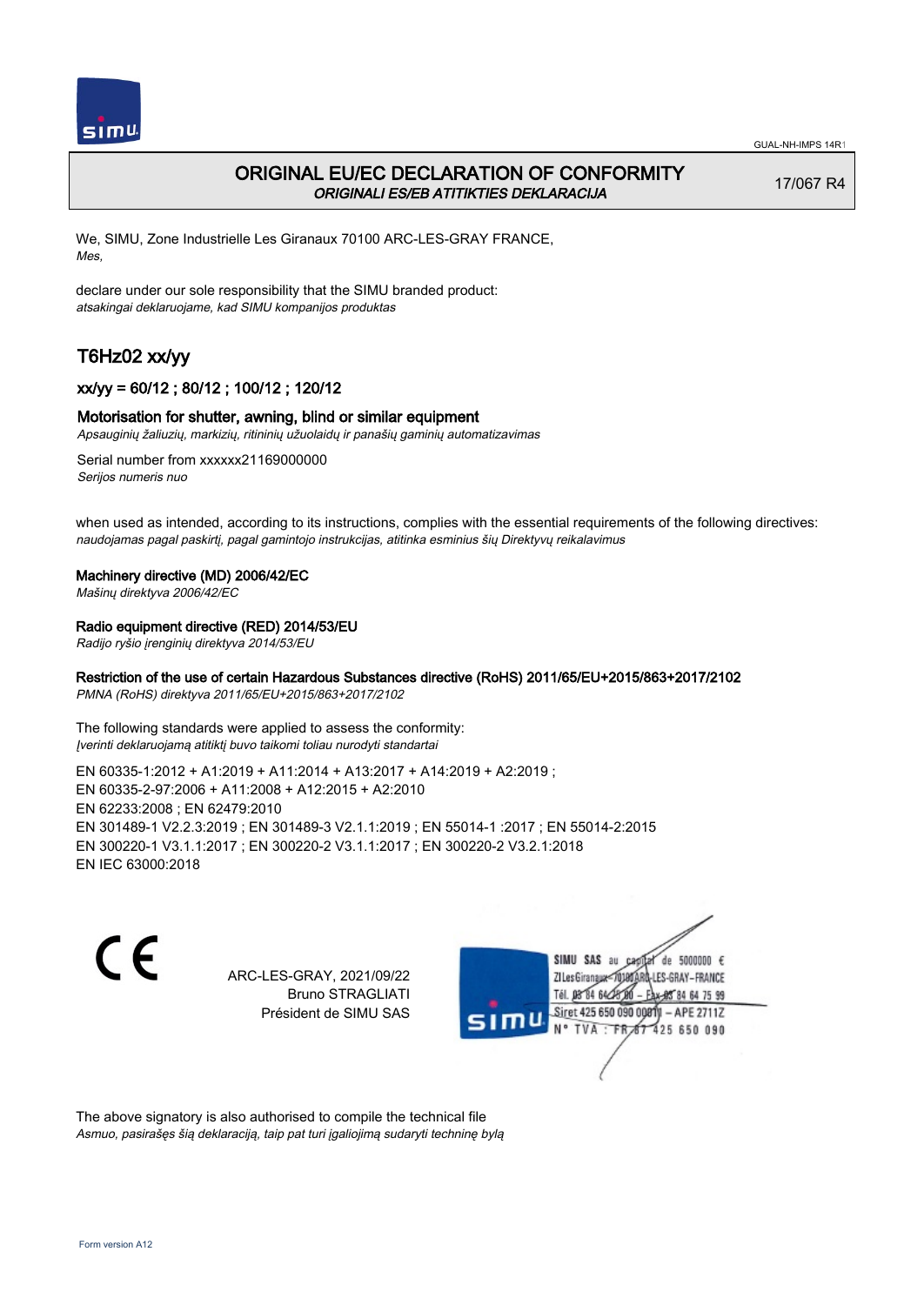

# ORIGINAL EU/EC DECLARATION OF CONFORMITY ES/EK ATBILSTĪBAS DEKLARĀCIJA

17/067 R4

We, SIMU, Zone Industrielle Les Giranaux 70100 ARC-LES-GRAY FRANCE, Mēs,

declare under our sole responsibility that the SIMU branded product: ar pilnu atbildību, apliecinām, ka SIMU zīmola produkti,

# T6Hz02 xx/yy

# xx/yy = 60/12 ; 80/12 ; 100/12 ; 120/12

### Motorisation for shutter, awning, blind or similar equipment

Aizsargžalūziju, žalūziju, markīžu, aizkaru un līdzīgu gala produktu motorizēšana

Serial number from xxxxxx21169000000 sērijas numurs no

when used as intended, according to its instructions, complies with the essential requirements of the following directives: ja tie tiek lietoti saskaņā ar norādījumiem, atbilst šo direktīvu pamatprasībām

#### Machinery directive (MD) 2006/42/EC

Mašīnu Direktīva 2006/42/EC

### Radio equipment directive (RED) 2014/53/EU

Direktīva par radioiekārtu pieejamību tirgū 2014/53/EU

### Restriction of the use of certain Hazardous Substances directive (RoHS) 2011/65/EU+2015/863+2017/2102

RoHs Direktīva par dažādu bīstamu vielu izmantošanas ierobežošanu elektriskās un elektroniskās iekārtās 2011/65/EU+2015/863+2017/2102

The following standards were applied to assess the conformity: Atbilstības deklarācijas novērtēšanai tiek pielietoti sekojoši standarti

EN 60335‑1:2012 + A1:2019 + A11:2014 + A13:2017 + A14:2019 + A2:2019 ; EN 60335‑2‑97:2006 + A11:2008 + A12:2015 + A2:2010 EN 62233:2008 ; EN 62479:2010 EN 301489‑1 V2.2.3:2019 ; EN 301489‑3 V2.1.1:2019 ; EN 55014‑1 :2017 ; EN 55014‑2:2015 EN 300220‑1 V3.1.1:2017 ; EN 300220‑2 V3.1.1:2017 ; EN 300220‑2 V3.2.1:2018 EN IEC 63000:2018

C E

ARC-LES-GRAY, 2021/09/22 Bruno STRAGLIATI Président de SIMU SAS

SIMU SAS au de 5000000  $\epsilon$ ZI Les Giranaux</r0180 LES-GRAY-FRANCE Tél. 08 84 64 28 64 75 99 Siret 425 650 090 0081) - APE 2711Z  $TVA : FRAT$ 425 650 090

The above signatory is also authorised to compile the technical file Iepriekš minētā persona ir pilnvarota sastādīt tehnisko dokumentāciju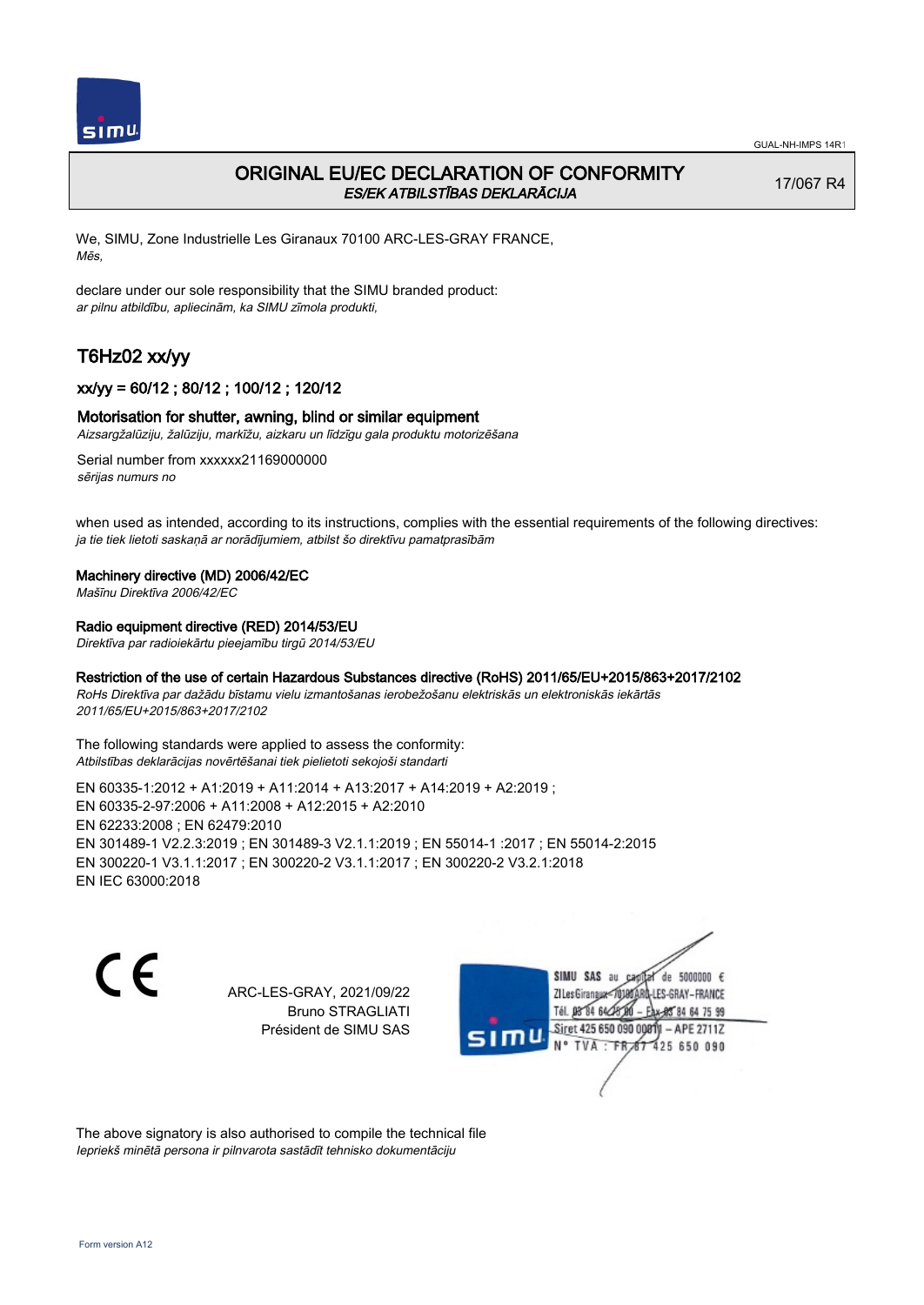

# ORIGINAL EU/EC DECLARATION OF CONFORMITY OORSPRONKELIJKE EU/EG-CONFORMITEITSVERKLARING

17/067 R4

We, SIMU, Zone Industrielle Les Giranaux 70100 ARC-LES-GRAY FRANCE, Wij,

declare under our sole responsibility that the SIMU branded product: verklaren op eigen verantwoordelijkheid dat het produkt van het SIMU

# T6Hz02 xx/yy

# xx/yy = 60/12 ; 80/12 ; 100/12 ; 120/12

# Motorisation for shutter, awning, blind or similar equipment

Motorisatie voor rolluiken, zonwering, screens of gelijkaardige toepassingen

Serial number from xxxxxx21169000000 Serienummer van

when used as intended, according to its instructions, complies with the essential requirements of the following directives: wanneer gebruikt voor de juiste toepassing voldoet aan de essentiële eisen van de volgende richtlijnen

### Machinery directive (MD) 2006/42/EC

Machinerichtlijn 2006/42/EC

### Radio equipment directive (RED) 2014/53/EU

Richtlijn radioapparatuur 2014/53/EU

### Restriction of the use of certain Hazardous Substances directive (RoHS) 2011/65/EU+2015/863+2017/2102

RoHS Richtlijn 2011/65/EU+2015/863+2017/2102

The following standards were applied to assess the conformity: De volgende referentiestandaarden worden toegepast om de overeenstemming te evalueren

EN 60335‑1:2012 + A1:2019 + A11:2014 + A13:2017 + A14:2019 + A2:2019 ; EN 60335‑2‑97:2006 + A11:2008 + A12:2015 + A2:2010 EN 62233:2008 ; EN 62479:2010 EN 301489‑1 V2.2.3:2019 ; EN 301489‑3 V2.1.1:2019 ; EN 55014‑1 :2017 ; EN 55014‑2:2015 EN 300220‑1 V3.1.1:2017 ; EN 300220‑2 V3.1.1:2017 ; EN 300220‑2 V3.2.1:2018 EN IEC 63000:2018

 $\epsilon$ 

ARC-LES-GRAY, 2021/09/22 Bruno STRAGLIATI Président de SIMU SAS



The above signatory is also authorised to compile the technical file

De bovengenoemde persoon is ook bevoegd om het technisch dossier samen te stellen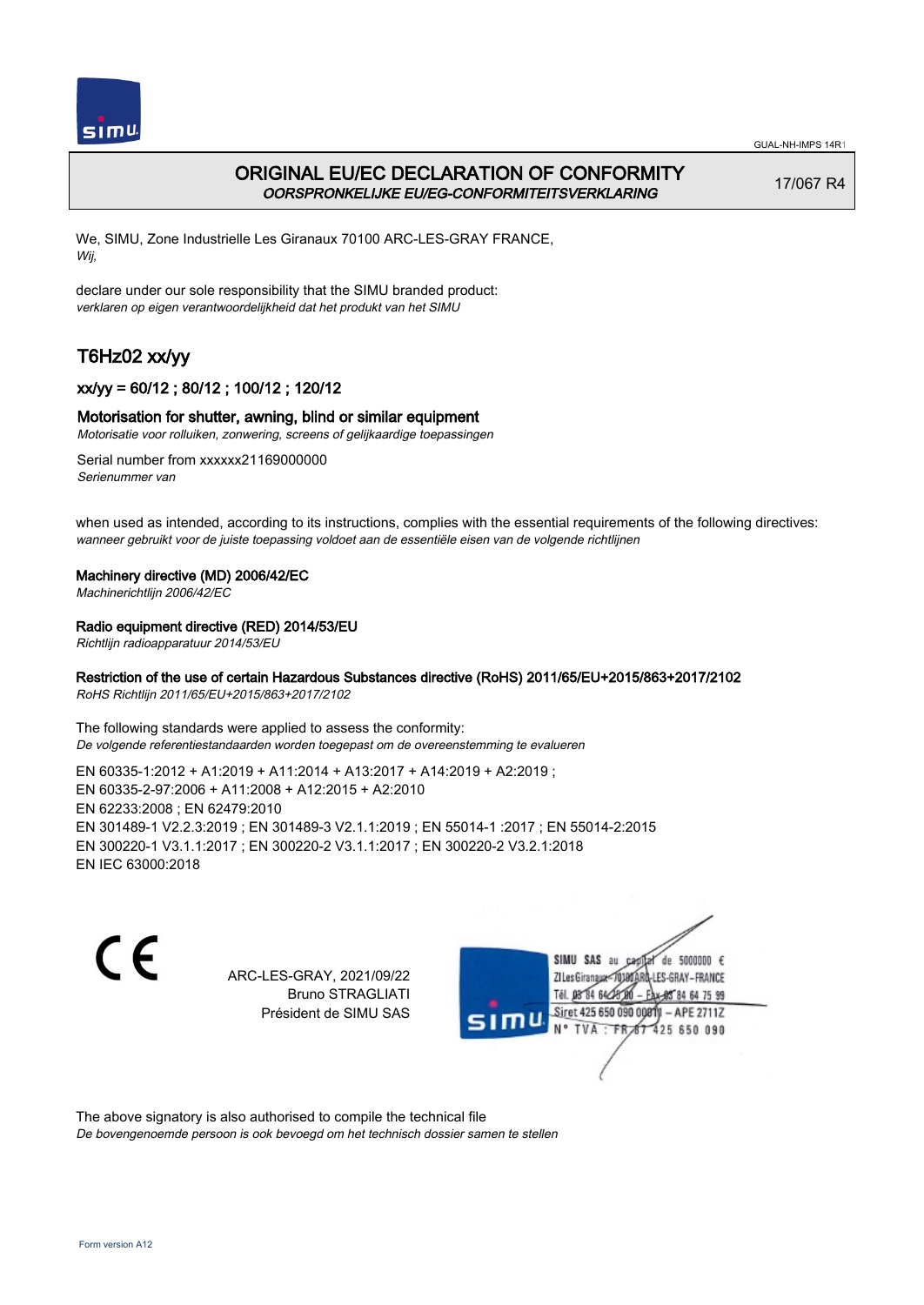

# ORIGINAL EU/EC DECLARATION OF CONFORMITY ORIGINAL EU / CE - ERKLÆRING

17/067 R4

We, SIMU, Zone Industrielle Les Giranaux 70100 ARC-LES-GRAY FRANCE, Vi,

declare under our sole responsibility that the SIMU branded product: erklærer under vårt eneansvar at SIMU merket produkt

# T6Hz02 xx/yy

# xx/yy = 60/12 ; 80/12 ; 100/12 ; 120/12

### Motorisation for shutter, awning, blind or similar equipment

Motorisering for marksier, screens, persienner eller lignende utstyr

Serial number from xxxxxx21169000000 Serienummer fra

when used as intended, according to its instructions, complies with the essential requirements of the following directives: når de brukes som forutsatt, i henhold til sin instruks, i samsvar med de grunnlegende kravene i følgende direktiver

### Machinery directive (MD) 2006/42/EC

Maskindirektivet 2006/42/EC

### Radio equipment directive (RED) 2014/53/EU

Radioutstyr direktivet 2014/53/EU

## Restriction of the use of certain Hazardous Substances directive (RoHS) 2011/65/EU+2015/863+2017/2102

RoHS-direktivet 2011/65/EU+2015/863+2017/2102

The following standards were applied to assess the conformity: Følgende referansestandarder ble brukt for å vurdere samsvar

EN 60335‑1:2012 + A1:2019 + A11:2014 + A13:2017 + A14:2019 + A2:2019 ; EN 60335‑2‑97:2006 + A11:2008 + A12:2015 + A2:2010 EN 62233:2008 ; EN 62479:2010 EN 301489‑1 V2.2.3:2019 ; EN 301489‑3 V2.1.1:2019 ; EN 55014‑1 :2017 ; EN 55014‑2:2015 EN 300220‑1 V3.1.1:2017 ; EN 300220‑2 V3.1.1:2017 ; EN 300220‑2 V3.2.1:2018 EN IEC 63000:2018

 $\epsilon$ 

ARC-LES-GRAY, 2021/09/22 Bruno STRAGLIATI Président de SIMU SAS



The above signatory is also authorised to compile the technical file Ovennevnte underskrevet fullmakt til å utarbeide den tekniske dokumentasjonen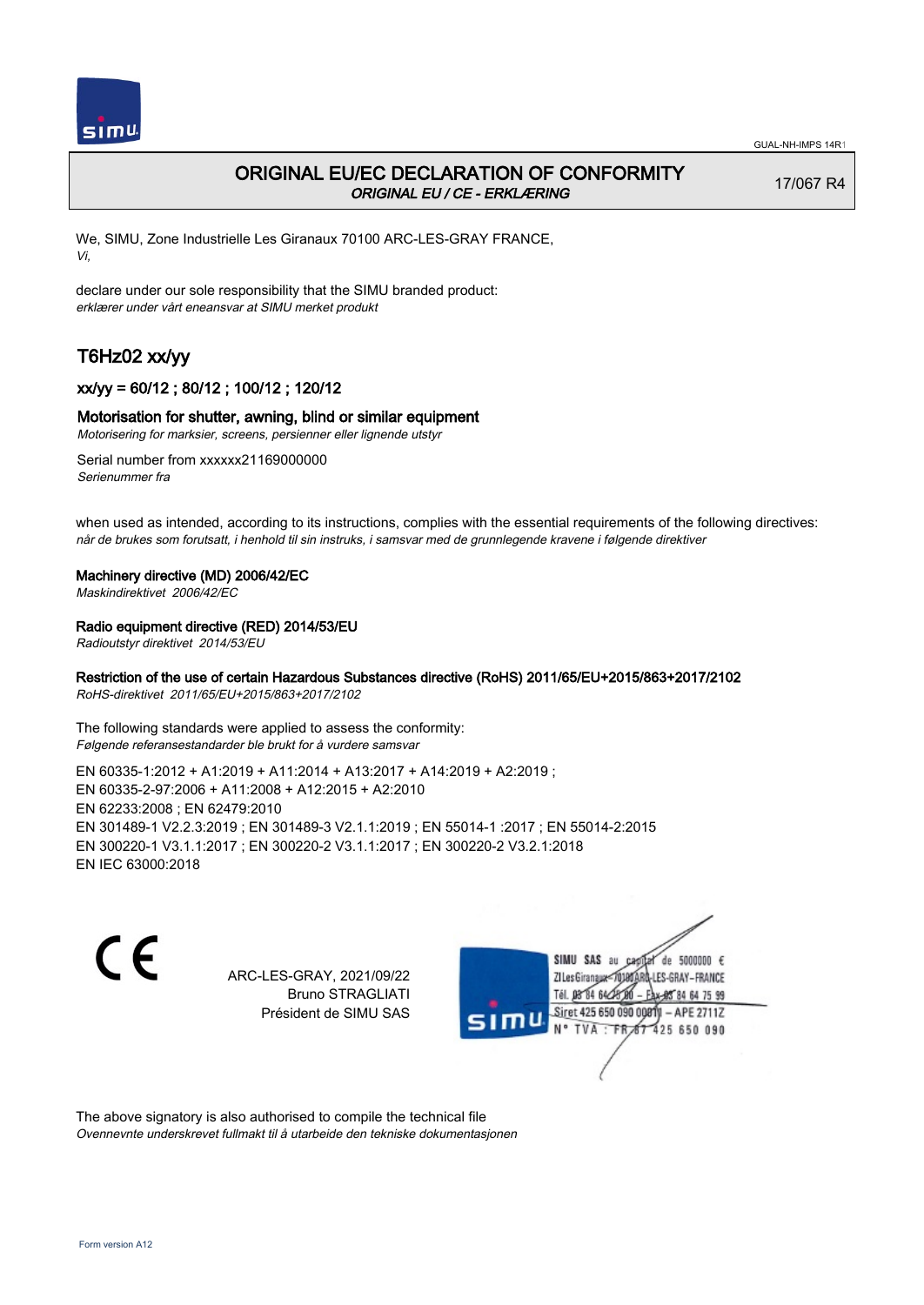

# ORIGINAL EU/EC DECLARATION OF CONFORMITY ORYGINALNA DEKLARACJA ZGODNOŚCI UE/WE

17/067 R4

We, SIMU, Zone Industrielle Les Giranaux 70100 ARC-LES-GRAY FRANCE, My,

declare under our sole responsibility that the SIMU branded product: deklarujemy z pełną odpowiedzialnością, że produkt oznaczony marką SIMU

# T6Hz02 xx/yy

# xx/yy = 60/12 ; 80/12 ; 100/12 ; 120/12

### Motorisation for shutter, awning, blind or similar equipment

Wyposażenie w napęd rolety, markizy, osłony przeciwsłonecznej lub podobnego urządzenia

Serial number from xxxxxx21169000000 z numerem seryjnym od

when used as intended, according to its instructions, complies with the essential requirements of the following directives: gdy jest używany zgodnie z przeznaczeniem i instrukcjami, spełnia podstawowe wymagania następujących Dyrektyw

#### Machinery directive (MD) 2006/42/EC

Dyrektywa maszynowa 2006/42/EC

#### Radio equipment directive (RED) 2014/53/EU

Dyrektywa o urządzeniach radiowych 2014/53/EU

## Restriction of the use of certain Hazardous Substances directive (RoHS) 2011/65/EU+2015/863+2017/2102

Dyrektywa RoHS 2011/65/EU+2015/863+2017/2102

The following standards were applied to assess the conformity: Do oceny zgodności zostały zastosowane następujące normy

EN 60335‑1:2012 + A1:2019 + A11:2014 + A13:2017 + A14:2019 + A2:2019 ; EN 60335‑2‑97:2006 + A11:2008 + A12:2015 + A2:2010 EN 62233:2008 ; EN 62479:2010 EN 301489‑1 V2.2.3:2019 ; EN 301489‑3 V2.1.1:2019 ; EN 55014‑1 :2017 ; EN 55014‑2:2015 EN 300220‑1 V3.1.1:2017 ; EN 300220‑2 V3.1.1:2017 ; EN 300220‑2 V3.2.1:2018 EN IEC 63000:2018

C F

ARC-LES-GRAY, 2021/09/22 Bruno STRAGLIATI Président de SIMU SAS



The above signatory is also authorised to compile the technical file

Osoba wskazana powyżej jest również upoważniony do przygotowania dokumentacji technicznej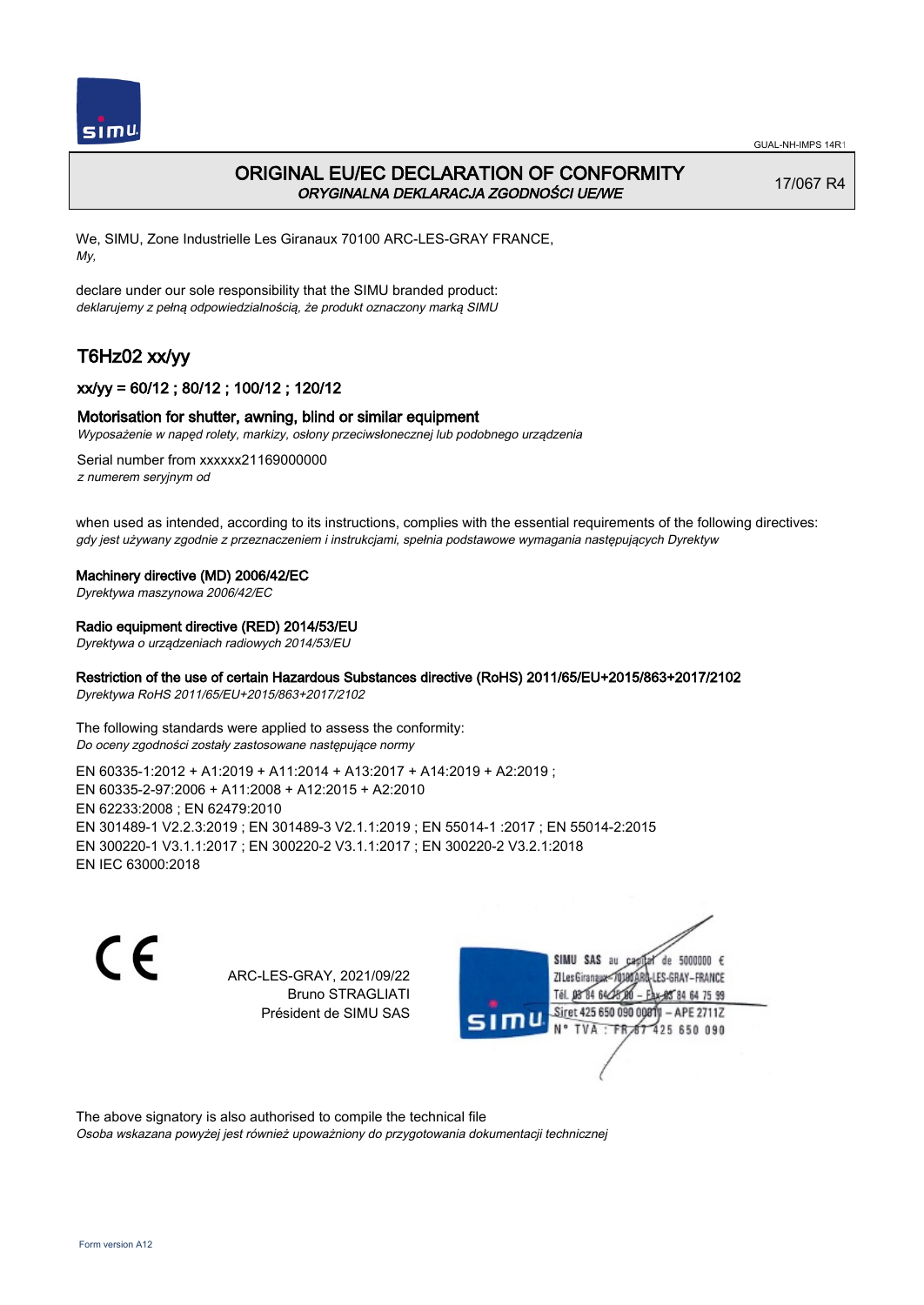

# ORIGINAL EU/EC DECLARATION OF CONFORMITY DECLARAÇÃO UE/CE DE CONFORMIDADE ORIGINAL

17/067 R4

We, SIMU, Zone Industrielle Les Giranaux 70100 ARC-LES-GRAY FRANCE, Nós,

declare under our sole responsibility that the SIMU branded product: declaramos sob nossa única responsabilidade que o dispositivo marca SIMU

# T6Hz02 xx/yy

# xx/yy = 60/12 ; 80/12 ; 100/12 ; 120/12

### Motorisation for shutter, awning, blind or similar equipment

Motorização para toldo, persiana, estore, cortina ou equipamento parecido

Serial number from xxxxxx21169000000 Número de série desde

when used as intended, according to its instructions, complies with the essential requirements of the following directives: Quando utilizado de acordo com sua a aplicação, segundo as suas instruções, cumpre os requisitos essenciais das seguintes diretivas

#### Machinery directive (MD) 2006/42/EC

Diretiva Máquinas 2006/42/EC

### Radio equipment directive (RED) 2014/53/EU

Diretiva equipamentos de rádio 2014/53/EU

## Restriction of the use of certain Hazardous Substances directive (RoHS) 2011/65/EU+2015/863+2017/2102

Diretiva RoHS 2011/65/EU+2015/863+2017/2102

The following standards were applied to assess the conformity: As normas de referência apresentadas em seguida foram aplicadas para avaliar a conformidade

EN 60335‑1:2012 + A1:2019 + A11:2014 + A13:2017 + A14:2019 + A2:2019 ; EN 60335‑2‑97:2006 + A11:2008 + A12:2015 + A2:2010 EN 62233:2008 ; EN 62479:2010 EN 301489‑1 V2.2.3:2019 ; EN 301489‑3 V2.1.1:2019 ; EN 55014‑1 :2017 ; EN 55014‑2:2015 EN 300220‑1 V3.1.1:2017 ; EN 300220‑2 V3.1.1:2017 ; EN 300220‑2 V3.2.1:2018 EN IEC 63000:2018

 $\epsilon$ 

ARC-LES-GRAY, 2021/09/22 Bruno STRAGLIATI Président de SIMU SAS



The above signatory is also authorised to compile the technical file

A pessoa nomeada acima também está autorizada a compilar o processo técnico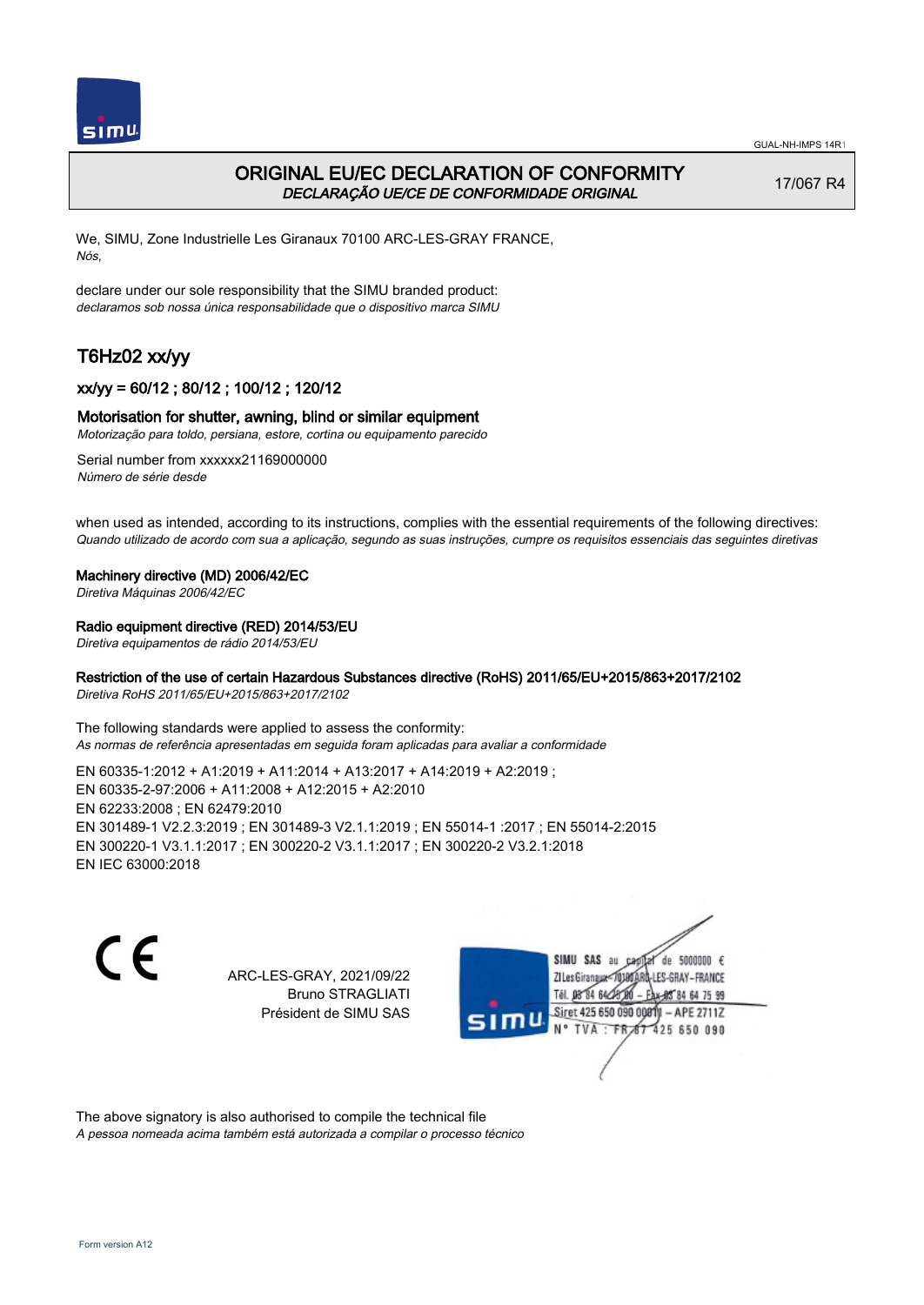

# ORIGINAL EU/EC DECLARATION OF CONFORMITY ORIGINAL EU/EC DECLARAIE DE CONFORMITATE

17/067 R4

We, SIMU, Zone Industrielle Les Giranaux 70100 ARC-LES-GRAY FRANCE, Noi,

declare under our sole responsibility that the SIMU branded product: declarăm pe propria răspundere că produsele marca SIMU

# T6Hz02 xx/yy

# xx/yy = 60/12 ; 80/12 ; 100/12 ; 120/12

### Motorisation for shutter, awning, blind or similar equipment

Motorizări pentru rulou, marchiză, perdea sau echipament similar

Serial number from xxxxxx21169000000 Numărul de serie din

when used as intended, according to its instructions, complies with the essential requirements of the following directives: utilizate conform destinaiei lor, aa cum este descris în manualul de utilizare, sunt în conformitate cu cerinele eseniale ale următoarelor directive

### Machinery directive (MD) 2006/42/EC

Directiva privind echipamentele tehnice 2006/42/EC

### Radio equipment directive (RED) 2014/53/EU

Directiva privind echipamentele radio 2014/53/EU

### Restriction of the use of certain Hazardous Substances directive (RoHS) 2011/65/EU+2015/863+2017/2102

Directiva RoHS 2011/65/EU+2015/863+2017/2102

The following standards were applied to assess the conformity: Următoarele standarde de referină au fost aplicate pentru respectarea conformităii

EN 60335‑1:2012 + A1:2019 + A11:2014 + A13:2017 + A14:2019 + A2:2019 ; EN 60335‑2‑97:2006 + A11:2008 + A12:2015 + A2:2010 EN 62233:2008 ; EN 62479:2010 EN 301489‑1 V2.2.3:2019 ; EN 301489‑3 V2.1.1:2019 ; EN 55014‑1 :2017 ; EN 55014‑2:2015 EN 300220‑1 V3.1.1:2017 ; EN 300220‑2 V3.1.1:2017 ; EN 300220‑2 V3.2.1:2018 EN IEC 63000:2018

C E

ARC-LES-GRAY, 2021/09/22 Bruno STRAGLIATI Président de SIMU SAS

de 5000000  $\epsilon$ SIMU SAS au ZI Les Giranaux-70180 LES-GRAY-FRANCE Tél. 08 84 64 24 64 75 99 Siret 425 650 090 0081) - APE 2711Z 425 650 090 TVA: FR

The above signatory is also authorised to compile the technical file Semnatarul de mai sus este, de asemenea, autorizat să întocmească dosarul tehnic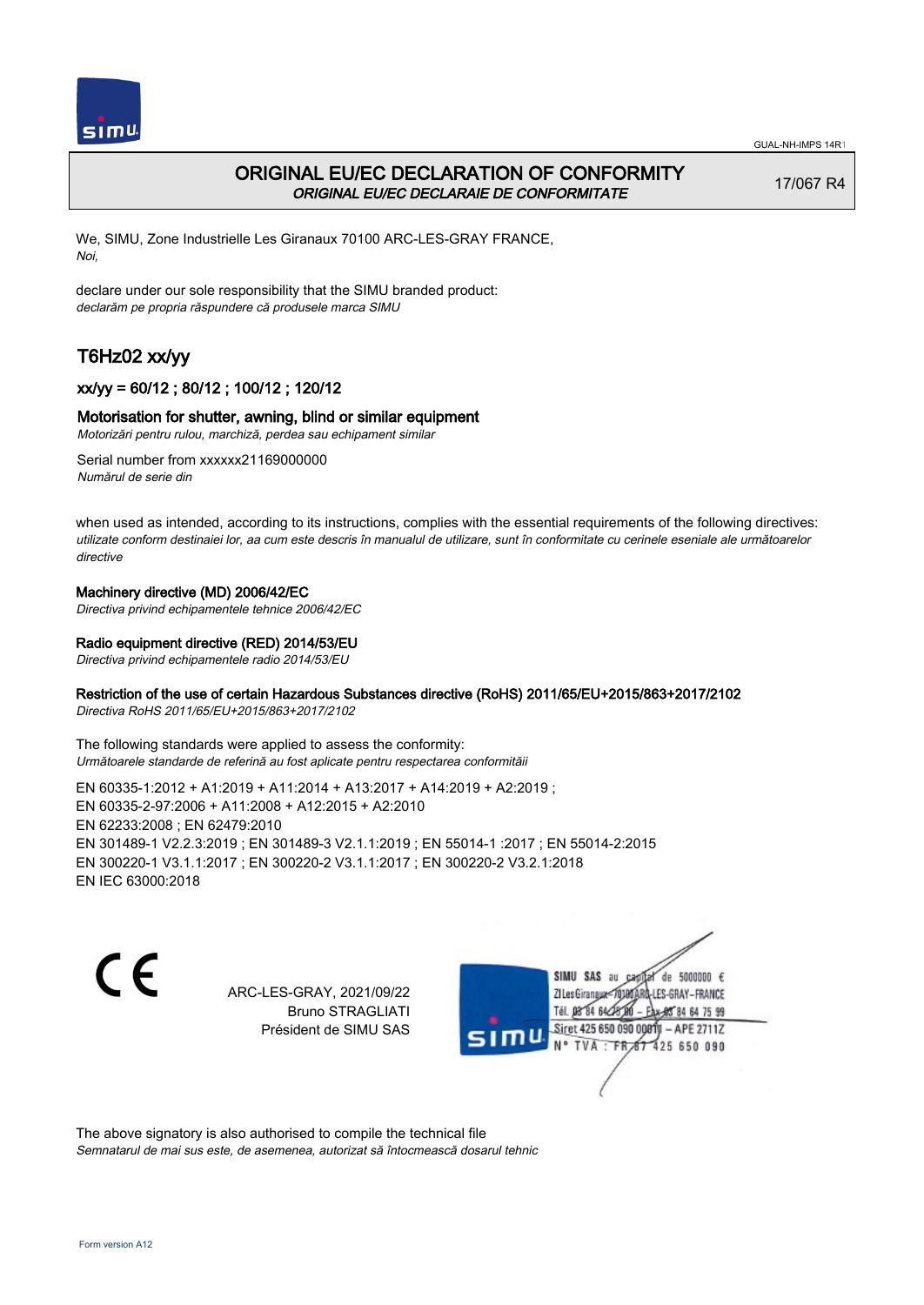

# ORIGINAL EU/EC DECLARATION OF CONFORMITY ORIGINAL EU/EG-FÖRSÄKRAN OM ÖVERENSSTÄMMELSE

17/067 R4

We, SIMU, Zone Industrielle Les Giranaux 70100 ARC-LES-GRAY FRANCE, Vi,

declare under our sole responsibility that the SIMU branded product: försäkrar på eget ansvar att produkten av varumärket SIMU

# T6Hz02 xx/yy

# xx/yy = 60/12 ; 80/12 ; 100/12 ; 120/12

# Motorisation for shutter, awning, blind or similar equipment

Motorisering för jalusi, markis, rullgardin eller liknande produkter

Serial number from xxxxxx21169000000 Serienumret från

when used as intended, according to its instructions, complies with the essential requirements of the following directives: uppfyller de grundläggande kraven i följande direktiv när den används på det sätt som avses, i enlighet med bruksanvisningen

### Machinery directive (MD) 2006/42/EC

Maskindirektivet 2006/42/EC

### Radio equipment directive (RED) 2014/53/EU

Direktivet om radioutrustning 2014/53/EU

## Restriction of the use of certain Hazardous Substances directive (RoHS) 2011/65/EU+2015/863+2017/2102

RoHS-direktivet 2011/65/EU+2015/863+2017/2102

The following standards were applied to assess the conformity: Följande referensnormer har tillämpats för att göra en bedömning av överensstämmelsen

EN 60335‑1:2012 + A1:2019 + A11:2014 + A13:2017 + A14:2019 + A2:2019 ; EN 60335‑2‑97:2006 + A11:2008 + A12:2015 + A2:2010 EN 62233:2008 ; EN 62479:2010 EN 301489‑1 V2.2.3:2019 ; EN 301489‑3 V2.1.1:2019 ; EN 55014‑1 :2017 ; EN 55014‑2:2015 EN 300220‑1 V3.1.1:2017 ; EN 300220‑2 V3.1.1:2017 ; EN 300220‑2 V3.2.1:2018 EN IEC 63000:2018

 $\epsilon$ 

ARC-LES-GRAY, 2021/09/22 Bruno STRAGLIATI Président de SIMU SAS



The above signatory is also authorised to compile the technical file

Den person som anges ovan är också behörig att ställa samman den tekniska dokumentationen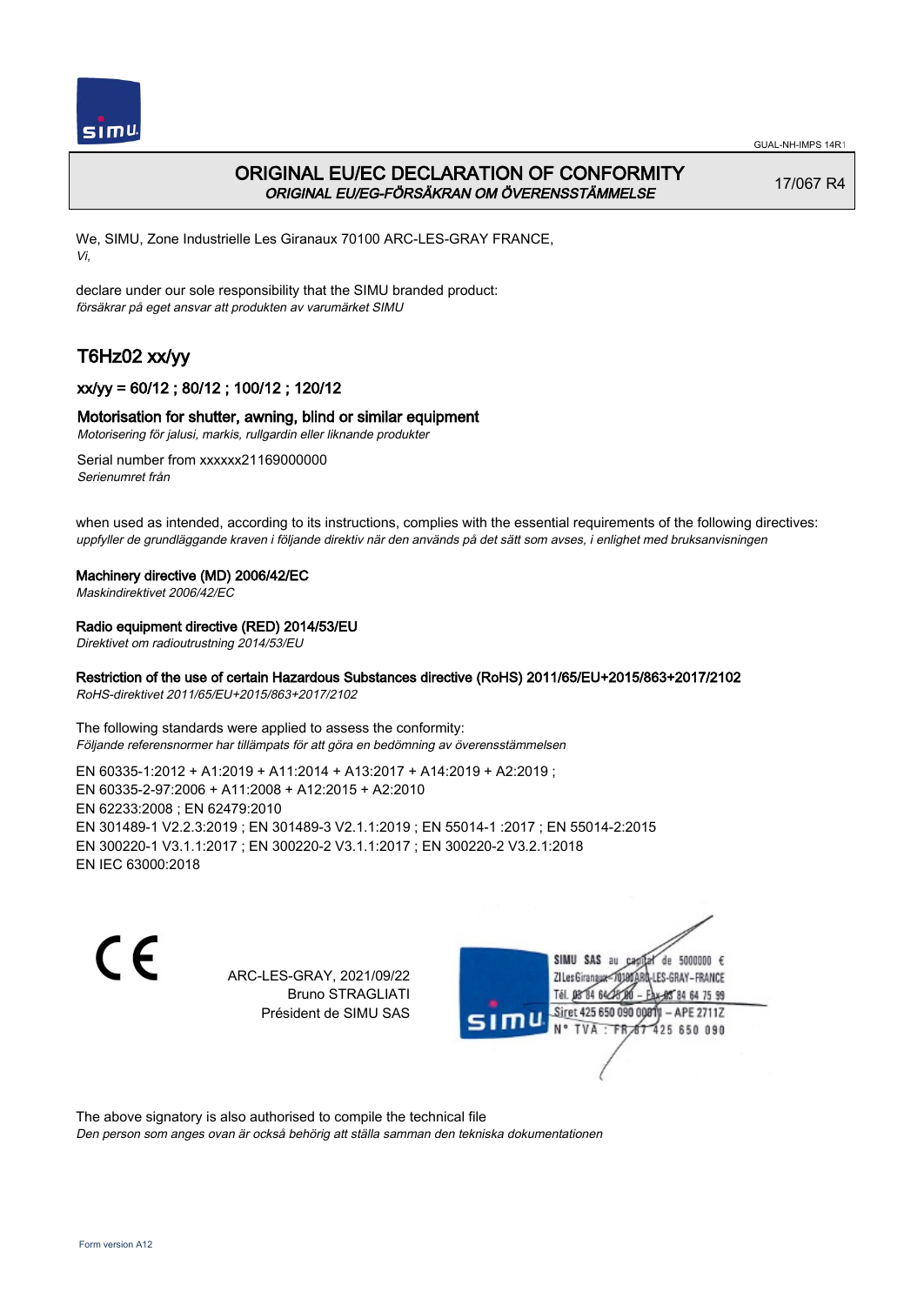

# ORIGINAL EU/EC DECLARATION OF CONFORMITY ORIGINÁLNE VYHLÁSENIE EU/ES O ZHODE

17/067 R4

We, SIMU, Zone Industrielle Les Giranaux 70100 ARC-LES-GRAY FRANCE, My,

declare under our sole responsibility that the SIMU branded product: vyhlasujeme na svoju výlučnú zodpovednosť, že výrobok značky SIMU

# T6Hz02 xx/yy

# xx/yy = 60/12 ; 80/12 ; 100/12 ; 120/12

### Motorisation for shutter, awning, blind or similar equipment

Pohon pre rolety, markízy, clony alebo podobné zariadenia

Serial number from xxxxxx21169000000 Seriové číslo od

when used as intended, according to its instructions, complies with the essential requirements of the following directives: ak je používaný v súlade s účelom použitia a s návodom, spĺňa základné požiadavky týchto smerníc

### Machinery directive (MD) 2006/42/EC

Smernica o strojových zariadeniach 2006/42/EC

#### Radio equipment directive (RED) 2014/53/EU

Smernica o sprístupňovaniu rádiových zariadení na trhu 2014/53/EU

### Restriction of the use of certain Hazardous Substances directive (RoHS) 2011/65/EU+2015/863+2017/2102

Smernica o obmedzení používania určitých nebezpečných látok v elektrických a elektronických zariadeniach 2011/65/EU+2015/863+2017/2102

The following standards were applied to assess the conformity: Pre posúdenie zhody boli použité následujúce normy

EN 60335‑1:2012 + A1:2019 + A11:2014 + A13:2017 + A14:2019 + A2:2019 ; EN 60335‑2‑97:2006 + A11:2008 + A12:2015 + A2:2010 EN 62233:2008 ; EN 62479:2010 EN 301489‑1 V2.2.3:2019 ; EN 301489‑3 V2.1.1:2019 ; EN 55014‑1 :2017 ; EN 55014‑2:2015 EN 300220‑1 V3.1.1:2017 ; EN 300220‑2 V3.1.1:2017 ; EN 300220‑2 V3.2.1:2018 EN IEC 63000:2018

C E

ARC-LES-GRAY, 2021/09/22 Bruno STRAGLIATI Président de SIMU SAS

SIMU SAS au de 5000000  $\epsilon$ ZI Les Giranaux</r0180 LES-GRAY-FRANCE Tél. 08 84 64 24 64 75 99 Siret 425 650 090 008TV - APE 2711Z 425 650 090 TVA : FRAT

The above signatory is also authorised to compile the technical file uvedená osoba je tiež osoba zodpovedná za vypracovanie technickej dokumentácie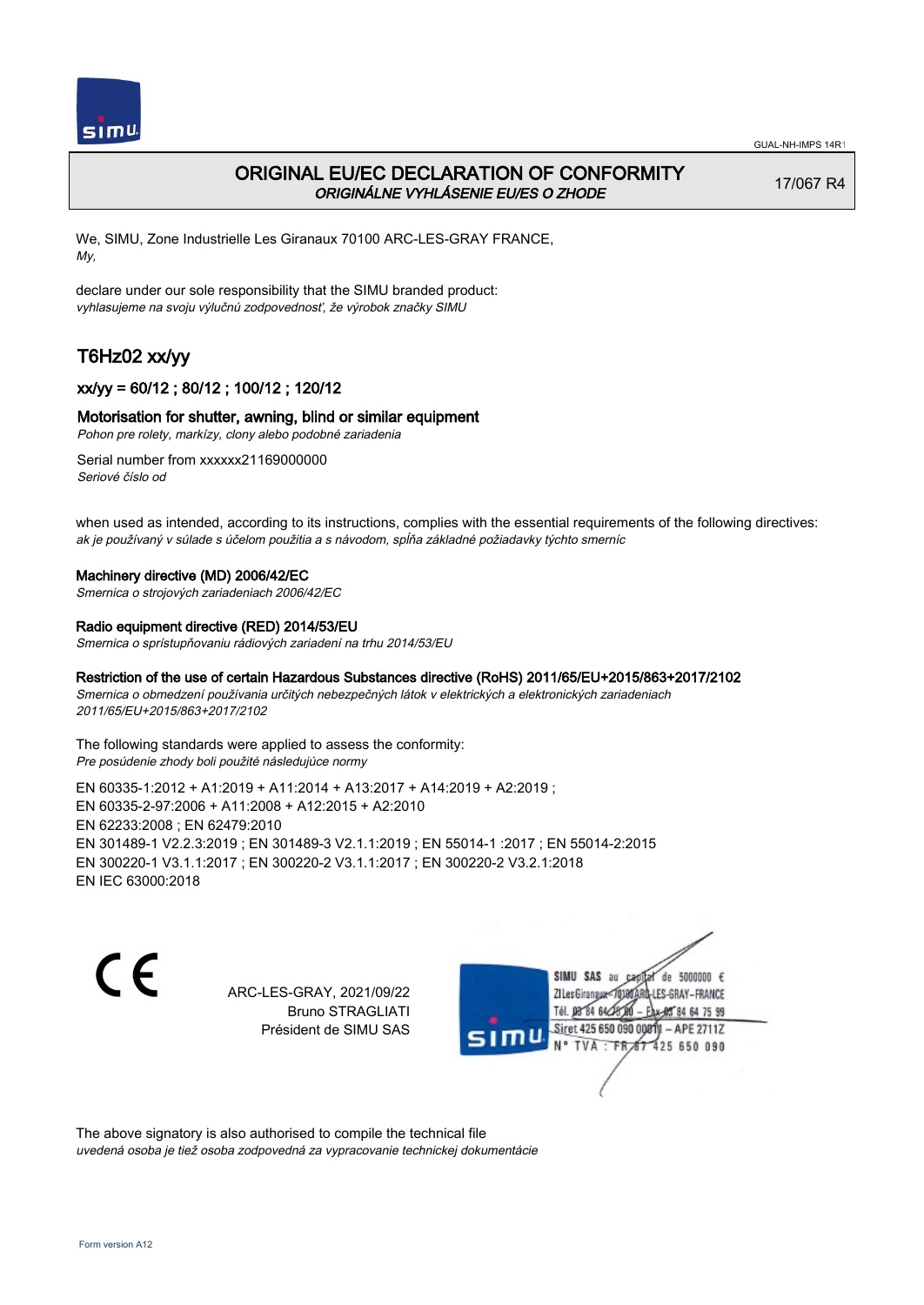

# ORIGINAL EU/EC DECLARATION OF CONFORMITY IZJAVA O SKLADNOSTI / IZJAVA O LASTNOSTIH

17/067 R4

We, SIMU, Zone Industrielle Les Giranaux 70100 ARC-LES-GRAY FRANCE, Mi,

declare under our sole responsibility that the SIMU branded product: S polno odgovornostjo izjavljamo, da izdelki blagovne znamke SIMU

# T6Hz02 xx/yy

# xx/yy = 60/12 ; 80/12 ; 100/12 ; 120/12

### Motorisation for shutter, awning, blind or similar equipment

Motorizacija rolet, žaluzij, senčnikov in podobne opreme

Serial number from xxxxxx21169000000 'Serijska številka

when used as intended, according to its instructions, complies with the essential requirements of the following directives: ko se uporabljajo v skladu z namembnostjo in navodili, ustrezajo bistvenim zahtevam naslednjih direktiv

#### Machinery directive (MD) 2006/42/EC

Direktiva o strojih 2006/42/EC

### Radio equipment directive (RED) 2014/53/EU

Ditrektiva o Radijski opremi 2014/53/EU

## Restriction of the use of certain Hazardous Substances directive (RoHS) 2011/65/EU+2015/863+2017/2102

Direktiva RoHS 2011/65/EU+2015/863+2017/2102

The following standards were applied to assess the conformity: Za preverjanje skladnosti so bili uporabljeni naslednji standardi

EN 60335‑1:2012 + A1:2019 + A11:2014 + A13:2017 + A14:2019 + A2:2019 ; EN 60335‑2‑97:2006 + A11:2008 + A12:2015 + A2:2010 EN 62233:2008 ; EN 62479:2010 EN 301489‑1 V2.2.3:2019 ; EN 301489‑3 V2.1.1:2019 ; EN 55014‑1 :2017 ; EN 55014‑2:2015 EN 300220‑1 V3.1.1:2017 ; EN 300220‑2 V3.1.1:2017 ; EN 300220‑2 V3.2.1:2018 EN IEC 63000:2018

 $\epsilon$ 

ARC-LES-GRAY, 2021/09/22 Bruno STRAGLIATI Président de SIMU SAS



The above signatory is also authorised to compile the technical file Podpisnik, naveden zgoraj, je pooblaščen tudi za pripravo tehnične dokumentacije